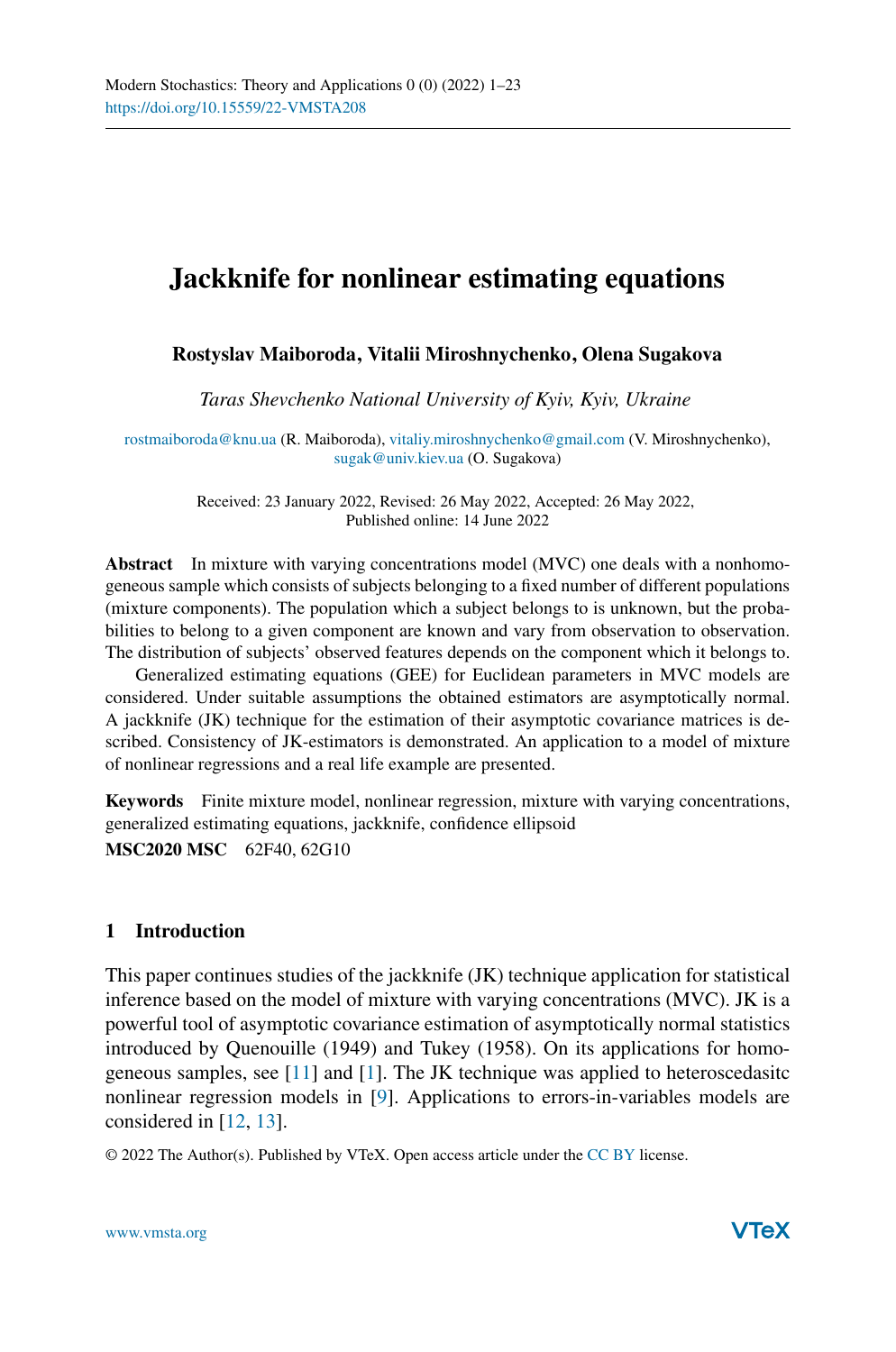In MVC models one deals with a nonhomogeneous sample which consists of subjects belonging to *M* different subpopulations (mixture components). One knows the probabilities with which a subject belongs to the mixture components and these probabilities are different for different subjects. So the considered observations are independent but not identically distributed. Modification of JK to such data analysis is a challenging problem.

On parametric inference in regression MVC models, see [\[2](#page-21-1)]. Estimation in nonparametric MVC models is discussed in [\[3\]](#page-21-2). In [\[5\]](#page-21-3) a jackknife application to MVC of linear regressions models with errors in variables is considered. It is shown that the JK-estimators are consistent and allow to construct asymptotic confidence intervals for regression coefficients based on orthogonal regression estimators. In [\[7](#page-22-4)] a general result on asymptotic normality of generalized estimating equation (GEE) estimators for MVC is obtained which is applied to derive asymptotic normality of a modification of least squares (LS) estimators for MVC of nonlinear regressions models. A JK estimator for the asymptotic covariance was introduced in [\[7\]](#page-22-4) also, but its properties were not investigated analytically.

In this paper we consider JK estimation of asymptotic covariance of GEE estimators in MVC models and show its consistency. The MVC model and the GEE estimator are discussed in Section [2.](#page-1-0) A version of JK for MVC is described in Section [3.](#page-3-0) Main results on consistency, asymptotic normality of GEE estimator and consistency of JK estimator of asymptotic covariance are presented in Section [4.](#page-4-0) Here we also consider an application to some nonlinear regression model. In Section [5](#page-8-0) the developed statistical techniques are applied to a real life sociological data. Conclusive remarks are placed in Section [6.](#page-10-0) Section [7](#page-10-1) contains technical proofs.

# <span id="page-1-0"></span>**2 MVC model and GEE estimation**

In the MVC model we assume that each observed subject *O* belongs to one of *M* different mixture components (subpopulations)  $\mathcal{P}_k$ ,  $k = 1, \ldots, M$ . The sample contains *n* subjects  $O_1, \ldots, O_n$ . Let  $\kappa_i = k$  iff  $O_i \in \mathcal{P}_k$ . The true  $\kappa_i$  are unknown, but one knows the mixing probabilities

$$
p_{j;n}^m = \mathsf{P}\{\kappa_j = k\}.
$$

These probabilities are also called the concentrations of the *k*-th component at *j* -th observation.

The *D*-dimensional vector of observed variables of *O* will be denoted by  $\xi$  (*O*) =  $(\xi^1(0), \ldots, \xi^D(0))^T \in \mathbb{R}^D, \xi_j = \xi_{j;n} = \xi(0_j).$ 

Let  $F^{(k)}$  be the distribution of  $\xi(O)$  for  $O \in \mathcal{P}_k$ , i.e.

$$
F^{(k)}(A) = \mathsf{P}\{\xi(O) \in A \mid O \in \mathcal{P}_k\}
$$

for all Borel sets  $A \subseteq \mathbb{R}^D$ . Then

<span id="page-1-1"></span>
$$
\mathsf{P}\{\xi_j \in A\} = \sum_{k=1}^{M} p_{j;n}^k F^{(k)}(A). \tag{1}
$$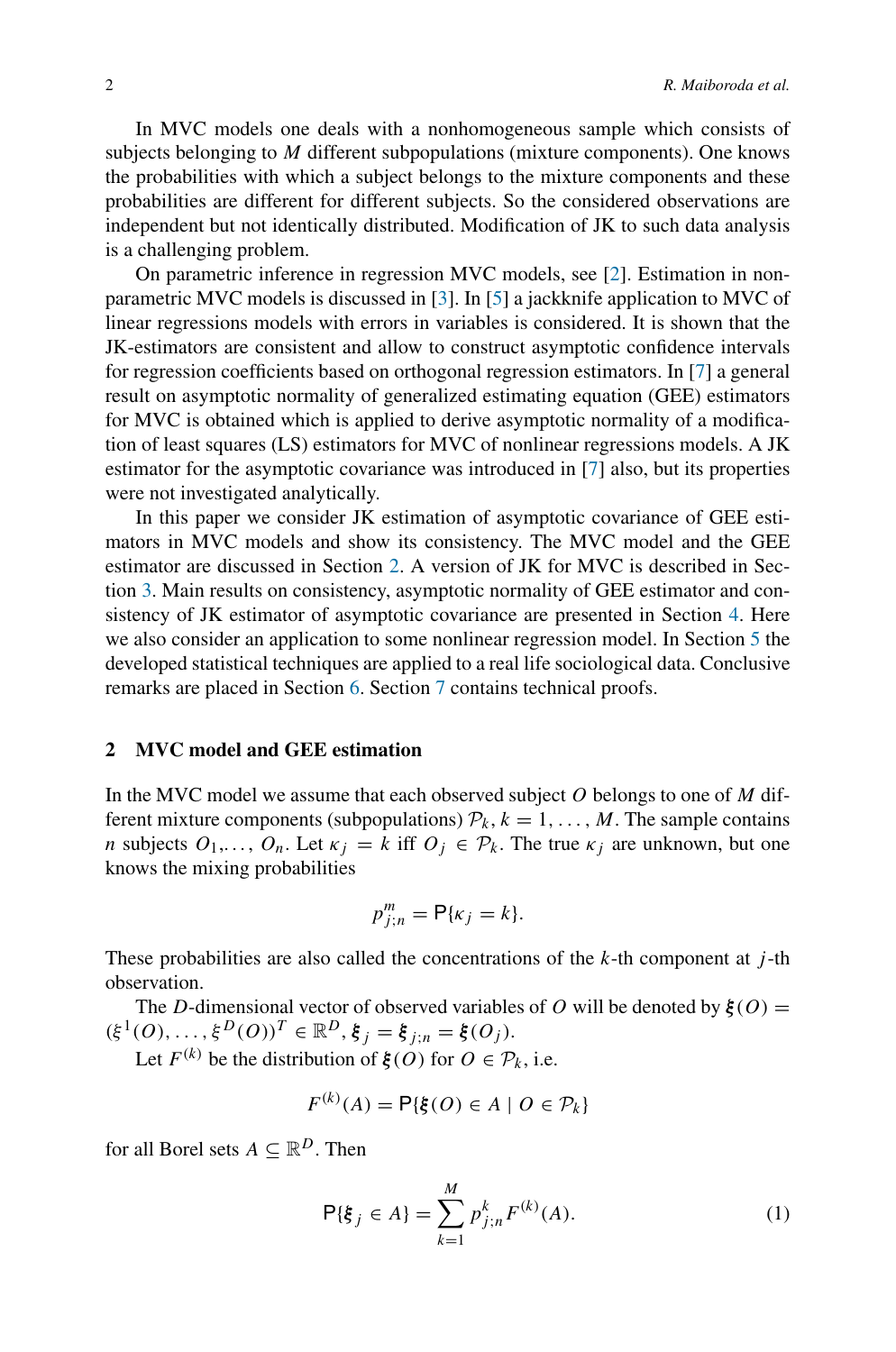So, in the MVC model one observes independent  $\xi_j$ ,  $j = 1, \ldots, n$ , with the distribution defined by [\(1\)](#page-1-1). In this paper we adopt a semiparametric model of components' distributions

<span id="page-2-1"></span>
$$
F^{(k)}(A) = F(A, \mathbf{\hat{v}}^{(k)}, \mathbf{\nu}^{(k)}), \ k = 1, ..., M,
$$
 (2)

where *F* is some known function of its arguments,  $\mathbf{\vartheta}^{(k)} \in \Theta \subseteq \mathbb{R}^d$  are unknown Euclidean parameters of interest, *ν(k)* are some nonparametric nuisance parameters.

In what follows we will denote by  $\xi_{(k)}$  a random vector with distribution  $F^{(k)}$ which can be considered as the value of  $\mathbf{\hat{f}}(O)$  for a subject *O* selected at random from the component  $P_k$ .

**Example.** Consider the model of mixture of regressions from [\[7\]](#page-22-4). In this model the observations are  $\xi_j = (Y_j, X_j^1, \ldots, X_j^m)^T$ , where  $Y_j$  is the response and  $X_j =$  $(X_j^1, \ldots, X_j^m)^T$  is the vector of regressors in the regression model

<span id="page-2-0"></span>
$$
Y_j = g(\mathbf{X}_j; \boldsymbol{\vartheta}^{(\kappa_j)}) + \varepsilon_j,
$$
\n(3)

where *g* is a known regression function,  $\mathbf{\hat{v}}^{(k)}$  is a vector of unknown regression coefficients in the *k*-th mixture component,  $\varepsilon_i$  are regression error terms. (In [\[7](#page-22-4)] somewhat more general model is considered, in which the regression functions and parameter spaces can be different for different components. In this presentation we restrict ourselves to simplify notation. The main result on JK-consistency can be extended to the general case considered in [\[7](#page-22-4)]).

We assume that  $\varepsilon_j$  are independent for different *j* and, for each *j*,  $\varepsilon_j$  and  $\mathbf{X}_j$  are conditionally independent given  $\kappa_j$ . Let  $F_X^{(k)}$  and  $F_\varepsilon^{(k)}$  be the conditional distributions of **X**<sub>*j*</sub> and  $\varepsilon_j$  given  $O_j \in \mathcal{P}_k$ . We assume that  $\mathsf{E}[\varepsilon_j | \kappa_j = k] = \int x F_X^{(k)}(dx) = 0$  for all  $k = 1, ..., M$ .

Model  $(3)$  is a partial case of model  $(1)$ – $(2)$  in which the nuisance parameters are the distributions of regressors and errors for all components, i.e.,  $v^{(k)} = (F_X^{(k)}, F_\varepsilon^{(k)})$ .

To estimate  $\mathbf{\hat{v}}^{(k)}$  in [\(1\)](#page-1-1)–[\(2\)](#page-2-1) we apply the technique of generalized estimating equations (GEE) considered in [\[7\]](#page-22-4). (On GEE estimation technique and its relations to least squares, maximum likelihood and M-estimators in context of i.i.d. observations, see Section 5.4 in [\[10\]](#page-22-5).) Let us choose an elementary estimating function  $\mathbf{s}: \mathbb{R}^D \times \Theta \to \mathbb{R}^d$  such that

<span id="page-2-2"></span>
$$
\mathsf{E}\,\mathbf{s}(\boldsymbol{\xi}_{(k)},\,\boldsymbol{\gamma})=0\,\,\mathrm{iff}\,\,\boldsymbol{\gamma}=\boldsymbol{\vartheta}^{(k)}.\tag{4}
$$

So, considering [\(4\)](#page-2-2) as an equation of  $\boldsymbol{\gamma} = (\gamma^1, \dots, \gamma^d)^T \in \Theta \subseteq \mathbb{R}^d$ , we observe that its unique solution is  $\mathbf{\hat{v}}^{(k)}$ . To obtain an estimator for  $\mathbf{\hat{v}}^{(k)}$  we replace  $\mathbf{E}$  **s**( $\mathbf{\hat{f}}_{(k)}$ ,  $\mathbf{\gamma}$ ) by its estimator

$$
\mathbf{S}_n^{(k)}(\boldsymbol{\gamma}) = \sum_{j=1}^n a_{j;n}^k \mathbf{s}(\boldsymbol{\xi}_{j;n}; \boldsymbol{\gamma}), \qquad (5)
$$

where  $a_{j;n}^k$  are nonrandom weights satisfying the assumption

<span id="page-2-3"></span>
$$
\sum_{j=1}^{n} a_{j;n}^{k} p_{j;n}^{m} = \begin{cases} 1 & \text{if } k = m, \\ 0 & \text{if } k \neq m, \end{cases} \text{ for all } m = 1, ..., M. \tag{6}
$$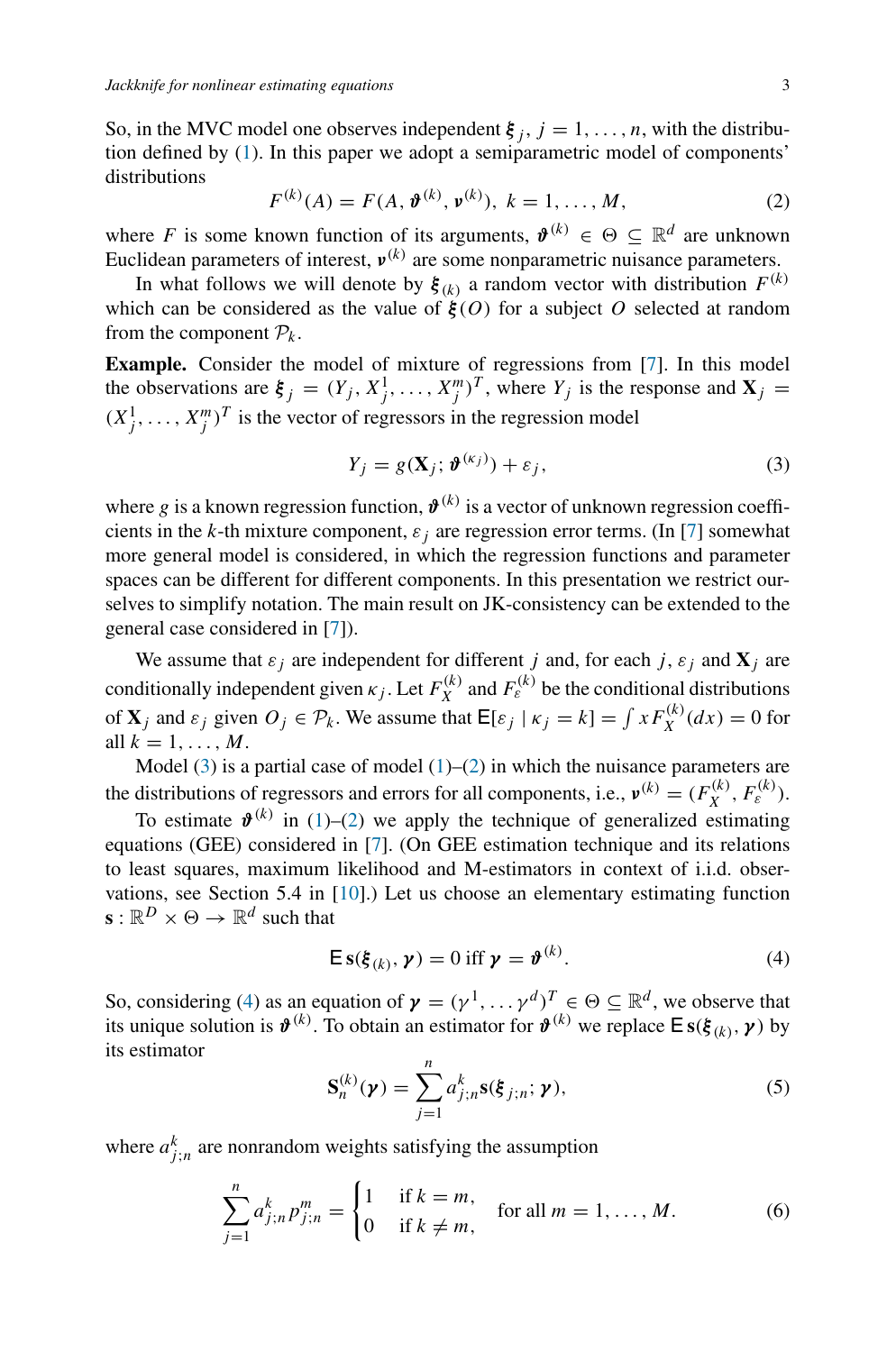Observe that  $S_n^{(k)}(\gamma)$  is an unbiased estimator for  $Es(\xi_{(k)}, \gamma)$  under [\(6\)](#page-2-3), i.e.,  $ES_n^{(k)}$  $(\gamma) = \mathsf{E} s(\xi_{(k)}, \gamma)$ . The GEE estimator to  $\boldsymbol{\vartheta}^{(k)}$  is any statistics  $\hat{\boldsymbol{\vartheta}}_n^{(k)}$  such that

$$
\mathbf{S}_n^{(k)}(\hat{\boldsymbol{\vartheta}}_n^{(k)}) = 0, \text{ a.s.}
$$
 (7)

*.*

E.g., in the model [\(3\)](#page-2-0) differentiation of the least squares functional yields the elementary estimating function

<span id="page-3-1"></span>
$$
\mathbf{s}(\boldsymbol{\gamma}, Y, \mathbf{X}) = (Y - g(\mathbf{X}, \boldsymbol{\gamma}))\dot{\mathbf{g}}(\mathbf{X}, \boldsymbol{\gamma}),
$$
\n(8)

where

$$
\dot{\mathbf{g}}(\mathbf{X}, \boldsymbol{\gamma}) = \left(\frac{\partial g(\mathbf{X}, \boldsymbol{\gamma})}{\partial \boldsymbol{\gamma}^1}, \dots, \frac{\partial g(\mathbf{X}, \boldsymbol{\gamma})}{\partial \boldsymbol{\gamma}^d}\right)^T
$$

In this paper we consider only the minimax weights  $a_{j;n}^k$ , which can be defined as follows. Let  $\mathbf{p}_{:n}$  be the matrix of all concentrations for all components of the mixture:

$$
\mathbf{p}_{;n} = \begin{pmatrix} p_{1;n}^1 & \cdots & p_{1;n}^M \\ \vdots & \ddots & \vdots \\ p_{n;n}^1 & \cdots & p_{n;n}^M \end{pmatrix}.
$$

Then the matrix of all weights  $\mathbf{a}_{;n} = (a_{j;n}^m)_{j=1,\dots,n,m=1,\dots,M}$  is defined as

$$
\mathbf{a}_{;n} = \mathbf{p}_{;n} \Gamma_{;n}^{-1},\tag{9}
$$

where  $\mathbf{\Gamma}_{;n} = \mathbf{p}_{;n}^T \mathbf{p}_{;n}$ . (We assume that det  $\mathbf{\Gamma}_{;n} \neq 0$ ). Minimax properties of  $\mathbf{a}_{;n}$  were discussed in [\[3\]](#page-21-2). For one alternative approach to weighting in GEE for MVC, see [\[4](#page-21-4)].

#### <span id="page-3-0"></span>**3 Jackknife for MVC**

Consider the set of parameters  $\boldsymbol{\vartheta}^{(k)}$ ,  $k = 1, \ldots, M$ , for different components as one long vector parameter  $\mathbf{\hat{v}} = ((\mathbf{\hat{v}}^{(1)})^T, \dots, (\mathbf{\hat{v}}^{(M)})^T)^T$  and similarly for the set of estimators  $\hat{\boldsymbol{\vartheta}}_n = ((\hat{\boldsymbol{\vartheta}}_n^{(1)})^T, \dots, (\hat{\boldsymbol{\vartheta}}_n^{(M)})^T)^T$ . (Recall that  $\boldsymbol{\vartheta}^{(k)}, \hat{\boldsymbol{\vartheta}}_n^{(k)} \in \mathbb{R}^d$ .) It was shown in [\[7](#page-22-4)] that under suitable assumptions (see Theorem [3](#page-6-0) below) the estimator  $\hat{\boldsymbol{\theta}}_{:n}$  is asymptotically normal, i.e.

$$
\sqrt{n}(\hat{\boldsymbol{\vartheta}}_{;n}-\boldsymbol{\vartheta})\stackrel{\mathrm{W}}{\longrightarrow}N(0,\mathbf{V}).
$$

To apply asymptotic normality for hypotheses testing one needs an estimator for the dispersion matrix (asymptotic covariance) **V** given by [\(16\)](#page-6-1). Jackknife (JK) is a powerful tool for constructing such estimators. We now consider its modification for the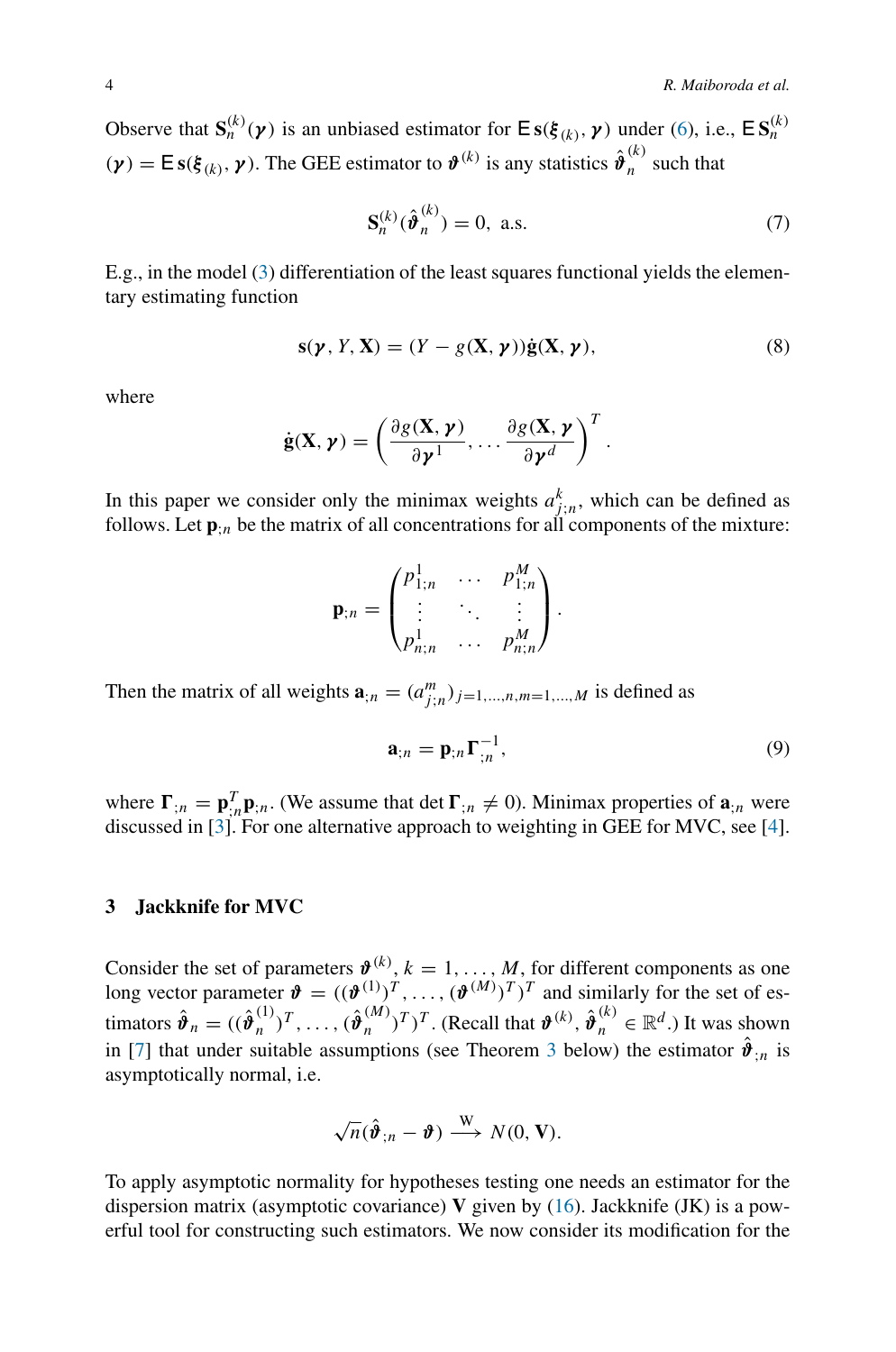MVC models (cf. [\[5\]](#page-21-3)). Let

$$
\mathbf{p}_{;-i,n} = \begin{pmatrix} p_{1;n}^1 & \cdots & p_{1;n}^M \\ \vdots & \ddots & \vdots \\ p_{i-1;n}^1 & \cdots & p_{i-1;n}^M \\ 0 & \cdots & 0 \\ p_{i+1;n}^1 & \cdots & p_{i+1;n}^M \\ \vdots & \ddots & \vdots \\ p_{n;n}^1 & \cdots & p_{n;n}^M \end{pmatrix},
$$

i.e.  $\mathbf{p}_{i-i,n}$  is the matrix  $\mathbf{p}_{i,n}$  with the *i*-th row replaced by the zero row. Then  $\mathbf{\Gamma}_{i-i,n} =$ **p***T* ;−*i,n***p**;−*i,n* and

$$
\mathbf{a}_{;-i,n} = \mathbf{p}_{;-i,n} \Gamma_{;-i,n}^{-1}.
$$
 (10)

Let

$$
\mathbf{S}_{-in}^{(k)}(\boldsymbol{\gamma}) = \sum_{j \neq i} a_{j;-i,n}^k \mathbf{s}(\boldsymbol{\xi}_{j;n}; \boldsymbol{\gamma})
$$
(11)

and define  $\hat{\boldsymbol{\vartheta}}^{(k)}_{-in}$  as a statistics which satisfy

$$
\mathbf{S}_{-in}^{(k)}(\hat{\boldsymbol{\vartheta}}_{-in}^{(k)}) = 0, \text{ a.s.}, \tag{12}
$$

 $\hat{\boldsymbol{\theta}}_{-in} = ((\hat{\boldsymbol{\theta}}_{-in}^{(1)})^T, \dots, (\hat{\boldsymbol{\theta}}_{-in}^{(M)})^T)^T$ . In fact,  $\hat{\boldsymbol{\theta}}_{-in}$  is the GEE estimator for  $\boldsymbol{\theta}$  calculated by the sample which contains all the observed subjects  $O_i$ , except the *i*-th one. Then the JK estimator for **V** is

$$
\hat{\mathbf{V}}_n = n \sum_{i=1}^n (\hat{\boldsymbol{\vartheta}}_{-in} - \hat{\boldsymbol{\vartheta}}_n)(\hat{\boldsymbol{\vartheta}}_{-in} - \hat{\boldsymbol{\vartheta}}_n)^T.
$$
\n(13)

(On some efficient algorithms for calculation of  $\mathbf{a}_{;-i,n}$  and  $\hat{\mathbf{V}}_n$  see [\[5\]](#page-21-3)).

## <span id="page-4-0"></span>**4 Main theorems**

In this section we consider asymptotic behavior of  $\hat{\boldsymbol{\theta}}_{;n}$  and  $\hat{\mathbf{V}}_n$  as  $n \to \infty$ . Note that we do not assume any relationship between the samples  ${\{\xi_{j;n}, j = 1, ..., n\}}$  for different *n*. They can be independent or dependent, or a smaller sample can be a part of a larger one. The concentration arrays  $\mathbf{p}_{i,n}$  are also unrelated for different *n*.

To formulate the theorems we need some notations and assumptions. In what follows we assume that the limit

$$
\mathbf{\Gamma}_{\infty} = \lim_{n \to \infty} \frac{1}{n} \mathbf{p}_{;n}^T \mathbf{p}_{;n}
$$
 (14)

exists and det  $\Gamma_{\infty} \neq 0$ .

For a vector **x**, the symbol |**x**| means the Euclidean norm. For a matrix **A**, |**A**| is the operator norm. Let  $\psi$ (**x**,  $\gamma$ ) be any function of  $\mathbf{x} \in \mathbb{R}^D$ ,  $\gamma \in \Theta$ , maybe vector- or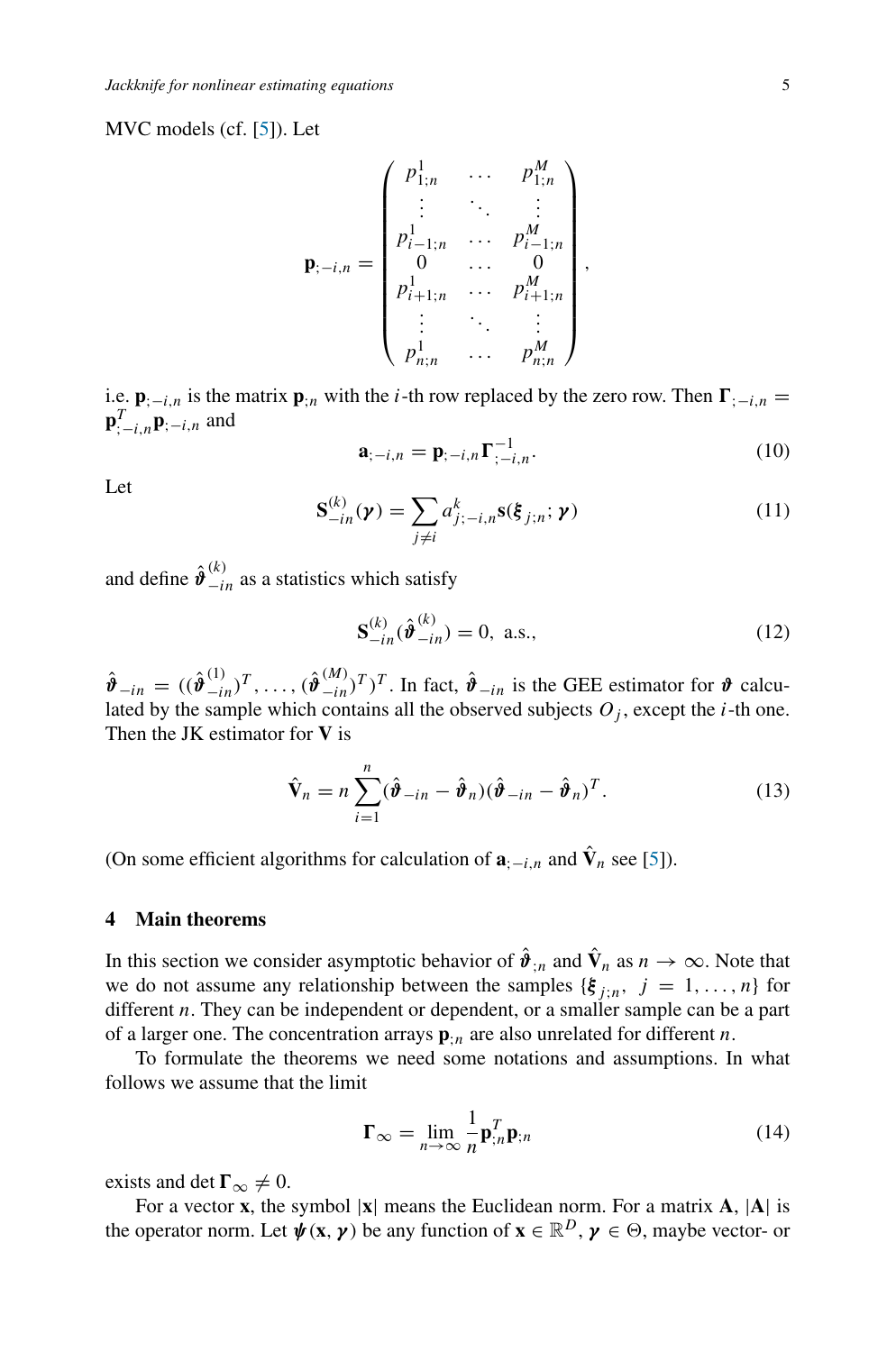matrix-valued,  $h : \mathbb{R}^D \to \mathbb{R}$ ,  $\rho : \Theta \times \Theta \to \mathbb{R}$ . We say that  $\psi$  satisfy **Condition**  $\Psi_{h,\rho}$ iff, for all  $\mathbf{y}_1, \mathbf{y}_2 \in \Theta$  and all  $\mathbf{x} \in \mathbb{R}^D$ ,

$$
|\boldsymbol{\psi}(\mathbf{x},\boldsymbol{\gamma}_1)-\boldsymbol{\psi}(\mathbf{x},\boldsymbol{\gamma}_2)|\leq h(\mathbf{x})\rho(\boldsymbol{\gamma}_1,\boldsymbol{\gamma}_2).
$$

A set of functions  $\{\psi_i, i \in I\}$  satisfy Condition  $\Psi_{h,o}$  if  $\psi_i$  satisfy  $\Psi_{h,o}$  for each  $i \in I$ .

The following theorem states conditions of consistency of  $\hat{\boldsymbol{\theta}}_n$  and consistency of  $\hat{\boldsymbol{\vartheta}}_{-i\eta}$  uniform by *i*.

<span id="page-5-0"></span>**Theorem 1** (Consistency)**.** *Let the following assumptions hold.*

- *(C1)*  $\Theta$  *is a compact set in*  $\mathbb{R}^d$ *.*
- *(C2) Condition h,ρ holds for the elementary estimating functions* **s** *with some functions ρ and h.*
- *(C3)*  $\rho$  *is a continuous function on*  $\Theta \times \Theta$  *with*  $\rho(\gamma, \gamma) = 0$  *for all*  $\gamma \in \Theta$ .
- *(C4) For all*  $l = 1, ..., M$ , **E**  $|\mathbf{s}(\xi_{(l)}, \boldsymbol{\vartheta}^{(l)})|^2 < \infty$  *and* **E**( $h(\xi_{(l)})^2 < \infty$ *.*
- *(C5)*  $\mathbf{E}$ **s** $(\xi_{(k)}, \mathbf{y}) = 0$  *if and only if*  $\mathbf{y} = \mathbf{\theta}^{(k)}$ *.*
- *(C6)* det  $\Gamma_{\infty} > 0$ .
- *(C7)*  $P\{\exists \gamma \in \Theta, \text{ such that } S_n^{(k)}(\gamma) = 0\} \to 1 \text{ as } n \to \infty.$
- $(C7')$   $P{\forall i = 1, ..., n, \exists \gamma_i \in \Theta, \text{ such that } S_{-in}^{(k)}(\gamma_i) = 0} \rightarrow 1 \text{ as } n \rightarrow \infty.$

*Then, under the assumptions (C1)–(C7),*  $\hat{\boldsymbol{\vartheta}}_n^{(k)} \stackrel{\text{P}}{\longrightarrow} \boldsymbol{\vartheta}^{(k)}$  *as*  $n \to \infty$ *, and under the assumptions (C1)–(C6), (C7'),*

<span id="page-5-1"></span>
$$
\sup_{i=1,\dots,n} |\hat{\boldsymbol{\vartheta}}_{-in}^{(k)} - \boldsymbol{\vartheta}^{(k)}| \stackrel{\text{P}}{\longrightarrow} 0
$$
 (15)

 $as n \rightarrow \infty$ .

Assumptions (C7) and (C7') claim the existence of GEE solutions with probability tending to 1 as  $n \to \infty$ . They seem rather imperfect. The following theorem provides conditions under which they hold.

Let **S** $({\bf y})$  be the Jacobian of a vector-valued function **S**,  ${\bf S}_{\infty}({\bf y}) = {\bf E} s({\bf \xi}_{(k)}, {\bf y})$ .

<span id="page-5-2"></span>**Theorem 2** (Existence)**.** *Let the assumptions (C1)–(C6) of Theorem [1](#page-5-0) hold and, moreover,*

*(E1)*  $\boldsymbol{\vartheta}^{(k)}$  *is an inner point of*  $\Theta$ *.* 

 $(E2)$   $\dot{\mathbf{S}}_{\infty}^{(k)}(\boldsymbol{\vartheta}^{(k)})$  *exists and* det  $\dot{\mathbf{S}}_{\infty}^{(k)}(\boldsymbol{\vartheta}^{(k)}) \neq 0$ .

*Then assumptions (C7) and (C7') of Theorem [1](#page-5-0) hold.*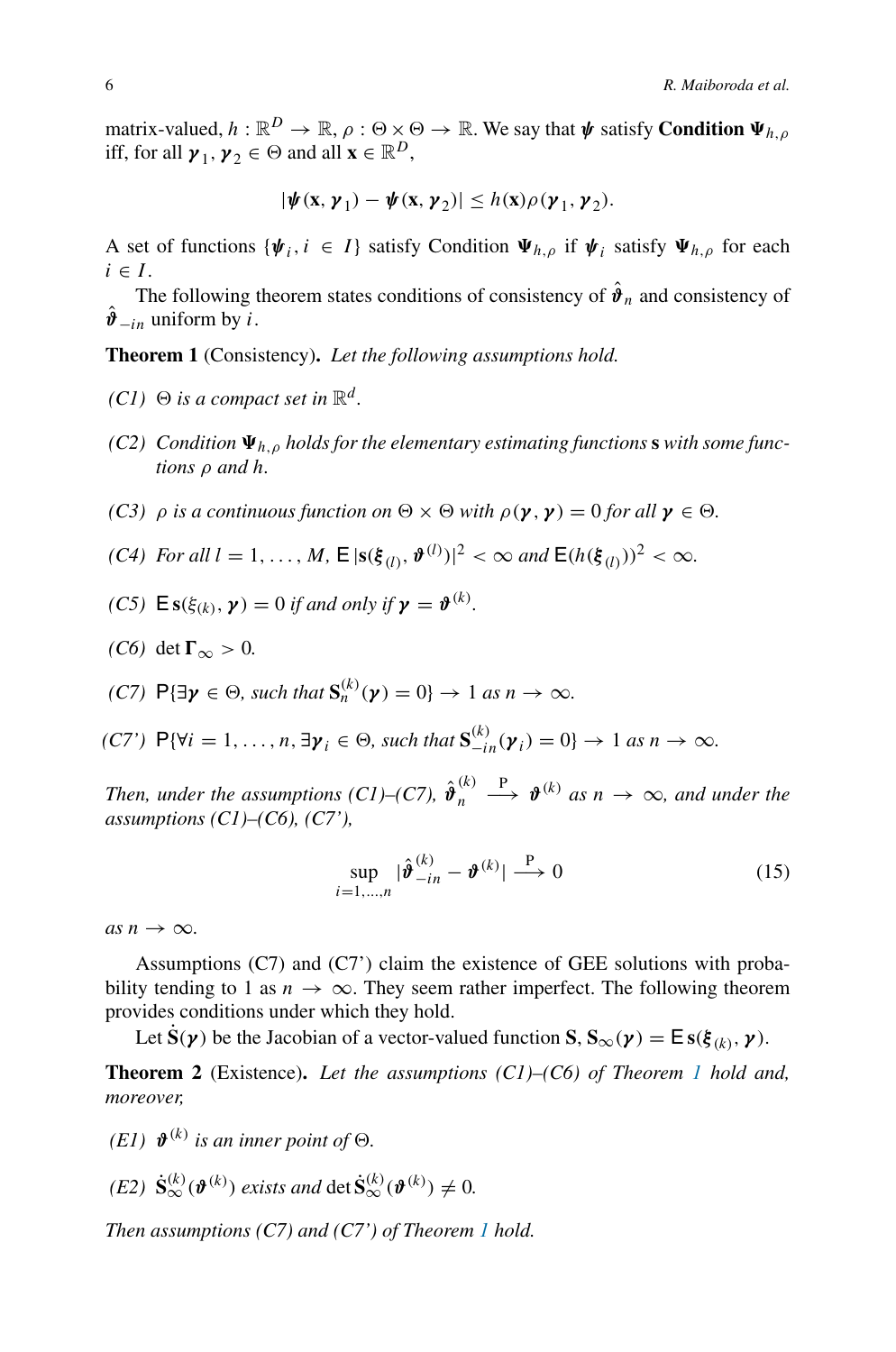To formulate the asymptotic normality result we need some additional notations. Let

$$
\mathbf{M}^{(k)}(\boldsymbol{\gamma}) = \mathsf{E}\,\dot{\mathbf{s}}(\boldsymbol{\xi}_{(k)},\boldsymbol{\gamma}), \ \mathbf{M}^{(k)} = \mathbf{M}^{(k)}(\boldsymbol{\vartheta}^{(k)}) = \mathsf{E}\,\dot{\mathbf{s}}(\boldsymbol{\xi}_{(k)},\boldsymbol{\vartheta}^{(k)}),
$$
\n
$$
\langle \mathbf{a}^k \mathbf{a}^m \mathbf{p}^l \mathbf{p}^i \rangle = \lim_{n \to \infty} n \sum_{j=1}^n a_{j,n}^k a_{j,n}^m p_{j,n}^l p_{j,n}^i,
$$
\n
$$
\langle \mathbf{a}^k \mathbf{a}^m \mathbf{p}^l \rangle = \lim_{n \to \infty} n \sum_{j=1}^n a_{j,n}^k a_{j,n}^m p_{j,n}^l
$$

(existence of these limits is a condition in the following Theorem [3\)](#page-6-0). Now

$$
\mathbf{Z}^{(m,l)} = \sum_{i=1}^{M} \langle \mathbf{a}^{m} \mathbf{a}^{l} \mathbf{p}^{i} \rangle \mathsf{E} \, \mathbf{s}(\boldsymbol{\xi}_{(i)}, \boldsymbol{\vartheta}^{(m)}) \mathbf{s}(\boldsymbol{\xi}_{(i)}, \boldsymbol{\vartheta}^{(l)})^{T}
$$
\n
$$
- \sum_{i_{i}, i_{2}=1}^{M} \langle \mathbf{a}^{m} \mathbf{a}^{l} \mathbf{p}^{i_{1}} \mathbf{p}^{i_{2}} \rangle \mathsf{E} \, \mathbf{s}(\boldsymbol{\xi}_{(i_{1})}, \boldsymbol{\vartheta}^{(m)}) \mathsf{E} \, \mathbf{s}(\boldsymbol{\xi}_{(i_{2})}, \boldsymbol{\vartheta}^{(l)})^{T},
$$
\n
$$
\mathbf{V}^{(m,l)} = (\mathbf{M}^{(m)})^{-1} \mathbf{Z}^{(m,l)} (\mathbf{M}^{(m)})^{-T}
$$

(here and below  $M^{-T} = (M^{-1})^T$ ). Let's pack all the matrices  $V^{(m,l)}$  into one  $Md) \times$ *(Md)* matrix

<span id="page-6-1"></span>
$$
\mathbf{V} = \begin{pmatrix} \mathbf{V}^{(1,1)} & \cdots & \mathbf{V}^{(1,M)} \\ \vdots & \ddots & \vdots \\ \mathbf{V}^{(M,1)} & \cdots & \mathbf{V}^{(M,M)} \end{pmatrix} .
$$
 (16)

Let  $\mathbf{s}(\mathbf{x}, \mathbf{y}) = (s^1(\mathbf{x}, \mathbf{y}), \dots, s^d(\mathbf{x}, \mathbf{y}))^T$ .

<span id="page-6-0"></span>**Theorem 3** (Asymptotic normality)**.** *Let the following assumptions hold.*

*(AN1)*  $\mathbf{\hat{\theta}}$  *is an inner point of*  $\Theta^M = \Theta \times \cdots \times \Theta$ *.* 

*(AN2) There exists an open ball B centered in ϑ, such that the derivatives*

$$
\frac{\partial^2 s^l(\mathbf{x}, \boldsymbol{\gamma})}{\partial \gamma^i \partial \gamma^j}
$$

*exist for all*  $\boldsymbol{\gamma} = (\gamma^1, \ldots, \gamma^d)^T \in B$ *, all l, i, j* = 1*,...,d, and almost all* **x**  $(w.r.t. \text{ all } F^{(k)}, k = 1, \ldots, M).$ 

*(AN3)* There exists a function  $h : \mathbb{R}^D \to \mathbb{R}$  such that

$$
\max_{l,i,j} \sup_{\boldsymbol{\gamma} \in B} \left| \frac{\partial^2 s^l(\mathbf{x}, \boldsymbol{\gamma})}{\partial \gamma^i \partial \gamma^j} \right| \le h(x)
$$

*and*  $\mathsf{E}(h(\xi_{(k)}))^{\alpha} < \infty$  *for some*  $\alpha > 1$  *for all*  $k = 1, \ldots M$ *.* 

*(AN4)*  $E |s(\xi_{(k)}, \theta^{(k)})|^2 < \infty$  *for all*  $k = 1, ..., M$ .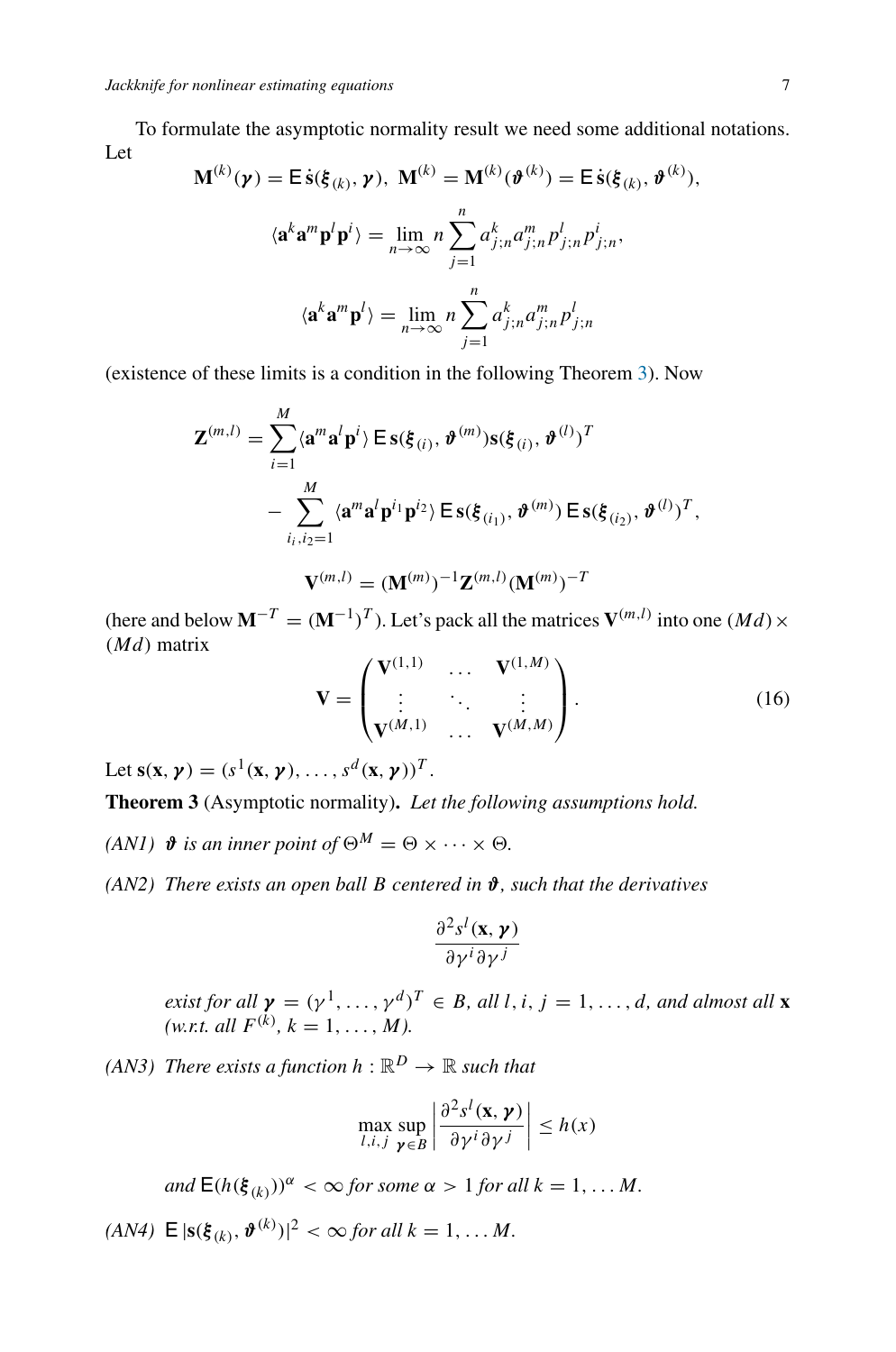*(AN5)*  $\mathbf{M}^{(k)}$  *are finite and nonsingular for all*  $k = 1, \ldots, M$ *.* 

*(AN6)* The limits  $\langle \mathbf{a}^k \mathbf{a}^m \mathbf{p}^i \mathbf{p}^l \rangle$  exist for all k, m, i,  $l = 1, ..., M$ .

*(AN7) Matrix*  $\Gamma_{\infty}$  *exists and is nonsingular.* 

*(AN8)*  $\hat{\theta}_n$  *exists and is a consistent estimator for*  $\hat{\theta}$ *.* 

*Then*

$$
\sqrt{n}(\hat{\boldsymbol{\vartheta}}_n - \boldsymbol{\vartheta}) \stackrel{\text{W}}{\longrightarrow} N(0, \mathbf{V})
$$

 $as n \rightarrow \infty$ .

(Note that in Theorems [1](#page-5-0)[–4](#page-7-0) and the lemmas in Section [7](#page-10-1) below the functions *h* can be different).

In fact, Theorem [3](#page-6-0) is just Theorem 2 from [\[7](#page-22-4)] reformulated in terms of the present paper.

Now we are ready to formulate the theorem on consistency of the JK estimator of **V**.

<span id="page-7-0"></span>**Theorem 4.** *Assume that assumptions (AN1), (AN5), (AN6), (AN7) of Theorem [3](#page-6-0) hold and, moreover:*

*(JK1)* There exists a function  $h : \mathbb{R}^D \to \mathbb{R}$  such that

$$
\sup_{\gamma \in \Theta} |s(x, \gamma)| \leq h(x), \sup_{\gamma \in \Theta} |\dot{s}(x, \gamma)| \leq h(x),
$$

$$
\max_{l,i,j} \sup_{\boldsymbol{\gamma} \in B} \left| \frac{\partial^2 s^l(\mathbf{x}, \boldsymbol{\gamma})}{\partial \gamma^i \partial \gamma^j} \right| \le h(x)
$$

*and for some α >* 4*,*

$$
\mathsf{E}(h(\xi_{(l)}))^{\alpha}<\infty,
$$

*(JK2)*  $\hat{\boldsymbol{\vartheta}}_n$  *is a*  $\sqrt{n}$ *-consistent estimator of*  $\boldsymbol{\vartheta}$ *,* 

 $(JK3)$  sup<sub>i=1</sub>,  $\hat{\mathbf{p}}$   $|\hat{\mathbf{\hat{v}}}_{-in} - \mathbf{\hat{v}}| \stackrel{\text{P}}{\longrightarrow} 0$  *as*  $n \to \infty$ .

*Then*  $\hat{\mathbf{V}}_n \stackrel{\text{P}}{\longrightarrow} \mathbf{V}$  *as*  $n \to \infty$ *.* 

**Example.** Let the observed data be  $\xi_j = (Y_j, X_j)^T$ ,  $j = 1, \ldots, n$ , where dependence between  $X_j$  and  $Y_j$  is described by the regression model [\(3\)](#page-2-0) with

$$
g(X_j, \boldsymbol{\vartheta}^{(k)}) = \frac{1}{1 + \exp(-\boldsymbol{\vartheta}_0^{(k)} - \boldsymbol{\vartheta}_1^{(k)} X_j)},
$$
(17)

where  $\mathbf{\hat{v}}^{(k)} = (\mathbf{\hat{v}}_0^{(k)}, \mathbf{\hat{v}}_1^{(k)})^T$  are the vectors of regression coefficients for the *k*-th mixture component.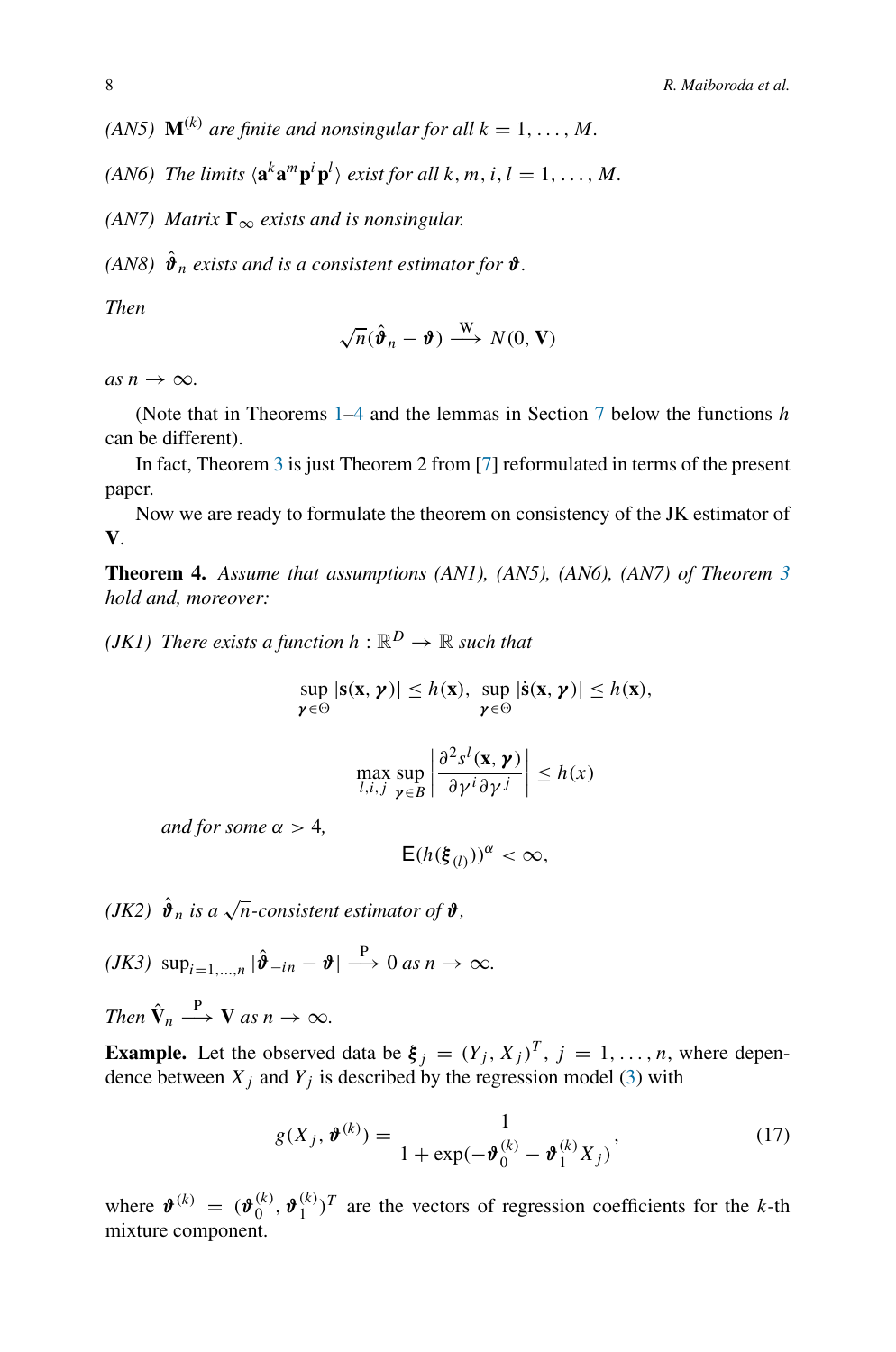Assume that  $\gamma \in \Theta$ , where  $\Theta$  is a compact set in  $\mathbb{R}^2$ . Then for the elementary estimating function **s** defined by [\(8\)](#page-3-1) we obtain

$$
|\mathbf{s}(\boldsymbol{\xi}_j,\boldsymbol{\gamma})| \le C(1+|X_j|)(1+|\varepsilon_j|) \text{ and } |\frac{\partial^2}{\partial \gamma^i \gamma^i} s^l(\boldsymbol{\xi}_j,\boldsymbol{\gamma})| \le C(1+|X_j|^3)(1+|\varepsilon_j|),
$$

where  $C < \infty$  is some constant. So Assumption (JK1) holds if  $E[(\varepsilon_j)^4 | \kappa_j = k]$  $\infty$  and  $\mathsf{E}[|X_j|^{12} | \kappa_j = k] < \infty$  for all  $k = 1, ..., M$ . Assumption (AN5) holds if

<span id="page-8-1"></span>
$$
\text{Var}[X_j \mid \kappa_j = k] > 0. \tag{18}
$$

Assumption (C5) also holds under [\(18\)](#page-8-1), see Theorem 2 in [\[8](#page-22-6)]. So, under rather mild assumptions Theorems [1](#page-5-0)[–4](#page-7-0) hold for generalized least squares estimator in this model. In [\[7](#page-22-4)] confidence sets for  $\mathbf{\hat{v}}^{(k)}$  are constructed based on the asymptotic normality of  $\hat{\boldsymbol{\vartheta}}_n^{(k)}$  and consistency of  $\hat{\mathbf{V}}_n^{(k,k)}$ . Namely, the confidence ellipsoid for  $\boldsymbol{\vartheta}^{(k)}$  is defined as

$$
B_{\alpha,n}=\{\boldsymbol{\gamma}\in\mathbb{R}^d:\;(\boldsymbol{\gamma}-\boldsymbol{\vartheta}^{(k)})^T(\hat{\mathbf{V}}_n^{(k,k)})^{-1}(\boldsymbol{\gamma}-\boldsymbol{\vartheta}^{(k)})\leq Q^{\eta}(1-\alpha)\},\;
$$

where  $Q^{\eta}(1 - \alpha)$  is the quantile of level  $1 - \alpha$  of the  $\chi^2$ -distribution with *d* degrees of freedom. Then under the assumptions of Theorems [1](#page-5-0)[–4,](#page-7-0) if det  $\mathbf{Z}^{(k,k)} \neq 0$ ,

$$
\lim_{n\to\infty}\mathsf{P}\{\boldsymbol{\vartheta}^{(k)}\in B_{\alpha,n}\}=1-\alpha.
$$

In [\[7\]](#page-22-4) results of simulations are presented which show that these ellipsoids can be used for samples large enough.

#### <span id="page-8-0"></span>**5 Application to sociological data**

In this section we show how the considered technique can be applied to the statistical analysis of real life data. In many sociological problems one deals with two sets of data from two different sources. The first (I) set consists of individual records with values of variables which present personal information of investigated persons. The second (A) set contain some averaged information on large groups of a variable of investigated persons which is not presented in the I-set. The problem is how to merge information from A- and I-sets to infer on the model involving variables from both sets.

We consider as the I-set a data of results of Ukrainian External Independent Testing (EIT) in 2016 from the official site of *Ukrainian Center for Educational Quality Assessment*. EIT exams are to be passed by high school graduates for admission to universities. Information on scores in *Ukrainian language and literature* (Ukr) and on *Mathematics* (Math) for nearly 246 000 examinees of EIT-2016 is available.<sup>1</sup> In [\[5](#page-21-3)] linear regression dependence between Ukr and Math is assumed. In this paper ve consider the model

$$
Ukr = \frac{1}{1 + \exp(-\vartheta_0^{(k)} - \vartheta_1^{(k)} \text{Math})} + \varepsilon,
$$
\n(19)

<span id="page-8-2"></span><sup>1</sup>Original EIT scores range from 100 to 200. In this presentation we rescale them onto [0*,* 1].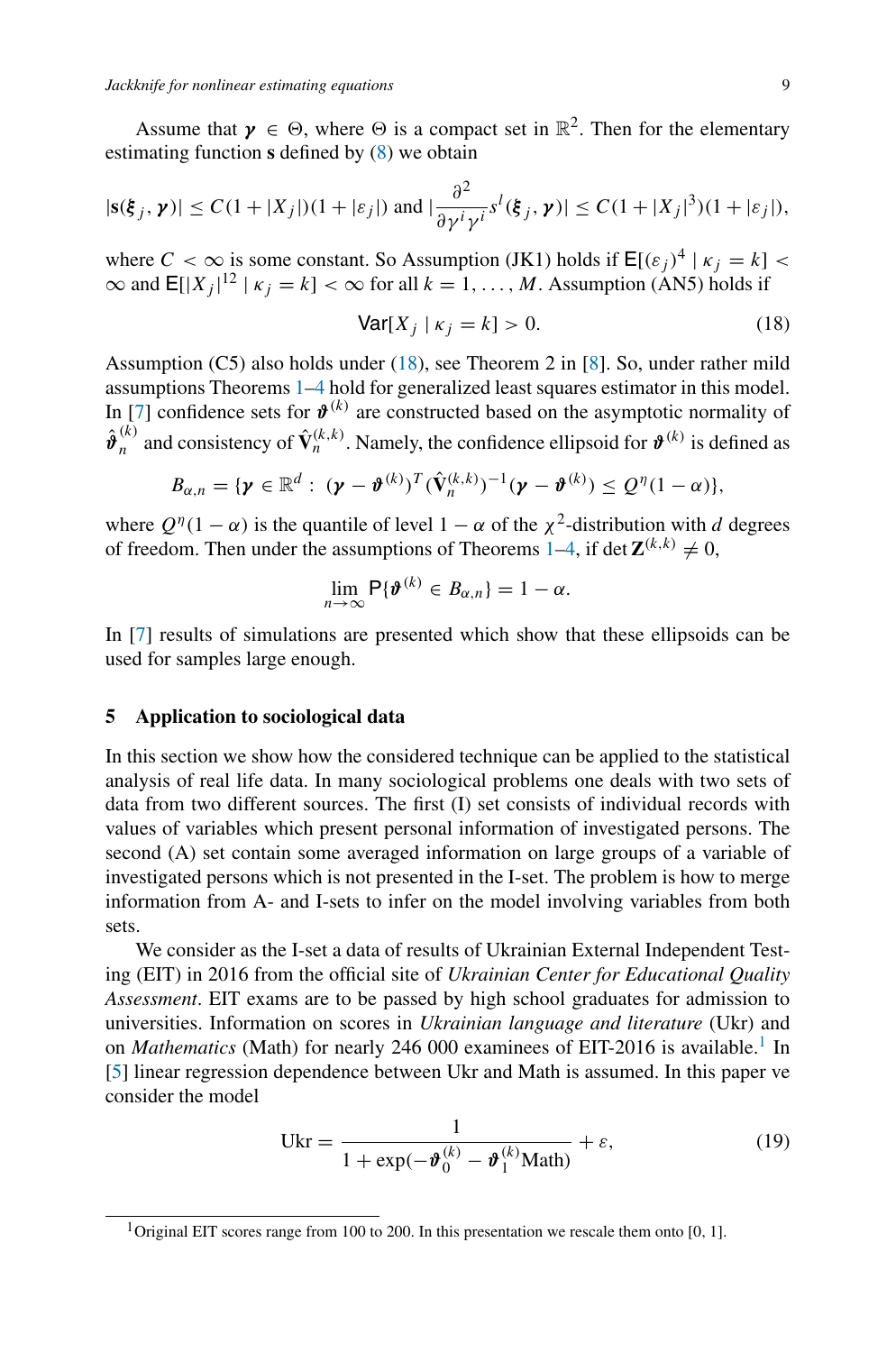<span id="page-9-0"></span>

**Fig. 1.** Estimated logistic regression lines by EIT-2016 data. Solid line for 1st component, dashed line for 2nd, dotted line for 3rd one

in which the coefficients  $\mathbf{\hat{v}}_0^{(k)}$  and  $\mathbf{\hat{v}}_1^{(k)}$  depend on the political attitudes of the adult environment in which the student was brought up. There can be a family of Ukrainian independence adherents or an environment critical to existence of Ukrainian state and culture.

EIT-2016 does not contain information on political issues. But for each examine the region of Ukraine is recorded where he/she graduated. So we used data on results of Ukrainian Parliament (Verhovna Rada) elections-2014 to get approximate proportions of adherents of different political choices in regions of Ukraine (A-set). All possible electoral choices at these elections (voting for one of parties, voting against all or not to take part in the voting) were divided into three groups (components): (1) pro-Ukrainian, (2) contra-Ukrainian and (3) neutral (see [\[5](#page-21-3)] for details). The concentrations of components are taken as frequencies of adherents of corresponding electoral choice at the region where *j*-th examinee attended high school. On Fig. [1](#page-9-0) the fitted regression lines are presented. The dependence between Math and Ukr on this picture seems significantly different in the three components. Say, in the pro component it is increasing and seemingly nonlinear, in the contra component it is decreasing, in the neutral one it is increasing and quite near to linear dependence.

To verify significance of these differences we constructed the confidence ellipsoids for the parameters as described in Section [4.](#page-4-0) By the Bonferroni rule, to infer with the significance level  $\alpha_0 = 0.05$ , we took the levels of the ellipsoids  $\alpha = \alpha_0/3$ 0*.*01666. Obtained ellipsoids are presented on Fig. [2.](#page-10-2) Since they are not intersecting, we conclude that the differences between the parameters are significant for all the components.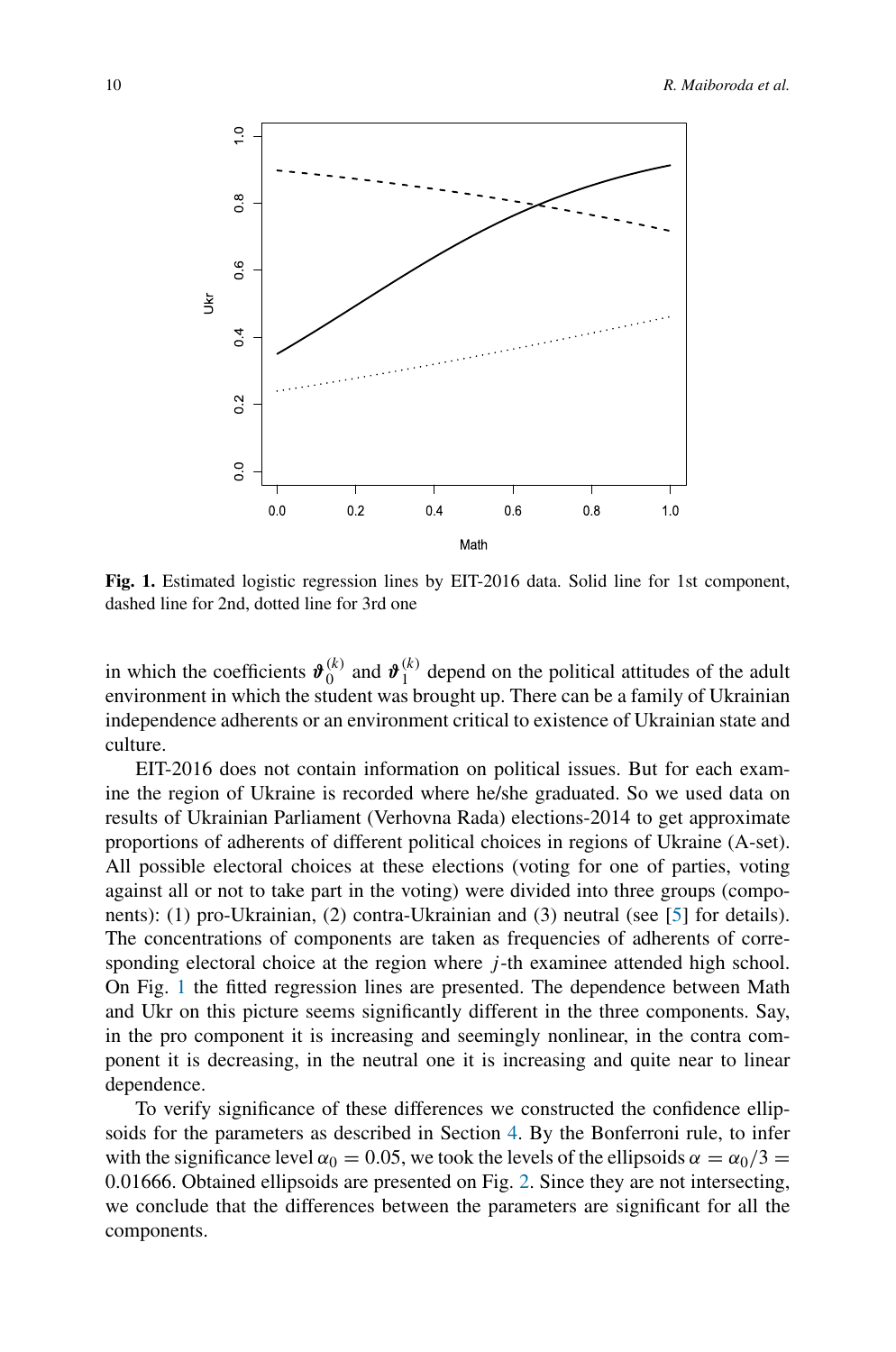<span id="page-10-2"></span>

**Fig. 2.** Confidence ellipsoids for logistic regression parameters by EIT-2016 data

# <span id="page-10-0"></span>**6 Conclusion**

So, we obtained conditions under which the JK estimator for asymptotic variance is valid for nonlinear GEE estimators in MVC models. The presented example of sociological data analysis demonstrates possibilities of practical applications of this estimator.

#### <span id="page-10-1"></span>**7 Proofs**

We start from some auxiliary lemmas.

<span id="page-10-3"></span>**Lemma 1.** Assume that  $\Gamma_{\infty}$  exists and is nonsingular. Then for some constant  $C_a$  < ∞*,*

$$
|a_{j;n}^k| \le \frac{C_a}{n}, \ |a_{j;n}^k - a_{j;-in}^k| \le \frac{C_a}{n^2}
$$

*for all*  $k = 1, ..., M, 1 \le i \ne j \le n, n = 1, 2, ...$ 

For the **proof**, see [\[5](#page-21-3)], lemma 1.

Let  $\psi_{j;n}$ ,  $j = 1, \ldots, n, n = 1, 2, \ldots$ , be any set of functions with domain  $\mathbb{R}^D$ and values in a set of scalars, or vectors, or matrices. We use the following notation

$$
\Psi_n^{(k)}(\boldsymbol{\gamma}) = \sum_{j=1}^n a_{j;n}^k \psi_{j;n}(\boldsymbol{\xi}_{j;n}, \boldsymbol{\gamma}),
$$
  

$$
\Psi_{-in}^{(k)}(\boldsymbol{\gamma}) = \sum_{j \neq i} a_{j;-in}^k \psi_{j;n}(\boldsymbol{\xi}_{j;n}, \boldsymbol{\gamma}).
$$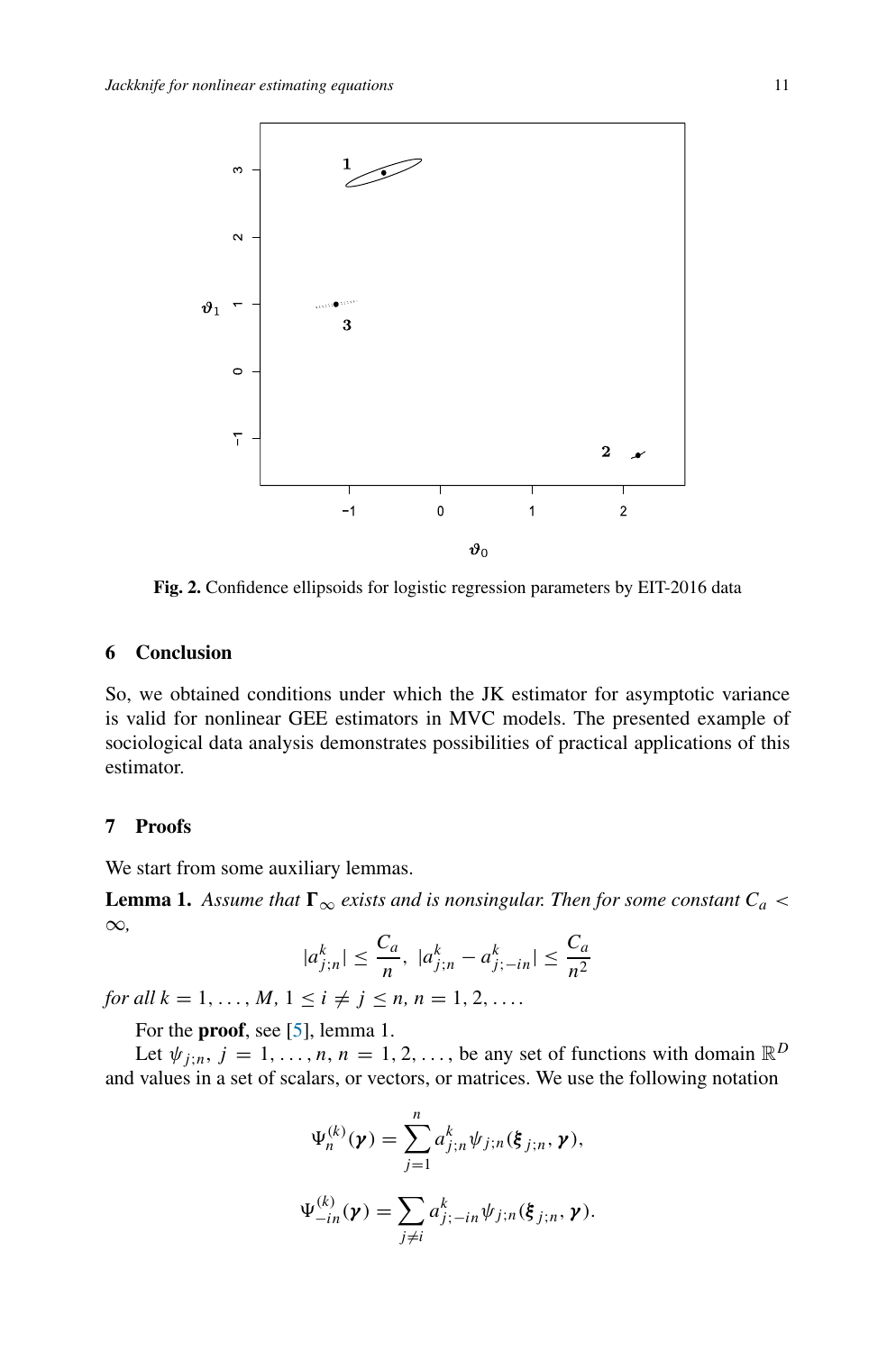In this notation  $\psi$  can be replaced by any other symbol, e.g.,  $\tilde{\psi}$ , s or **s**<sup> $\tilde{\mathbf{s}}$ .</sup>

<span id="page-11-3"></span>**Lemma 2.** Let  $H : \mathbb{R}^D \to \mathbb{R}$  be some function, such that

- $(i)$  max<sub>*j,n*</sub> sup<sub>*γ*∈ $\Theta$ </sub>  $|\psi_{j,n}(x, \gamma)| \leq H(x)$ *,*
- *(ii) for some*  $\alpha > 1$  *and all*  $k = 1, ..., M$ *,*  $E(H(\xi_{(k)}))^{\alpha} < \infty$ *.*

*Then*

$$
\max_{j=1,\ldots,n} \sup_{\boldsymbol{\gamma} \in \Theta} |\psi_{j;n}(\boldsymbol{\xi}_{j;n},\boldsymbol{\gamma})| = o_P(n^{1/\alpha}).
$$

**Proof.** Let

$$
\tilde{\psi}_{j;n} = \sup_{\mathbf{y} \in \Theta} |\psi_{j;n}(\xi_{j;n}, \mathbf{y})|.
$$

Then

<span id="page-11-1"></span>
$$
\mathbb{P}_n(C) = \mathsf{P}\{\max_{j=1,\dots,n} \tilde{\psi}_{j,n} > C\} = 1 - \prod_{j=1}^n (1 - \mathsf{P}\{\tilde{\psi}_{j,n} > C\}).
$$
 (20)

Put  $C_n = C_0 n^{1/\alpha}$  for some  $C_0 > 0$ . Then

<span id="page-11-0"></span>
$$
\tilde{p}_n = \sup_{j=1,\dots,n} \mathsf{P}\{\tilde{\psi}_{j,n} > C_n\} = o(1/n). \tag{21}
$$

Really,

$$
\mathsf{P}\{\tilde{\psi}_{j;n} > C_n\} \le \mathsf{P}\{H(\xi_{j;n}) > C_n\}
$$
\n
$$
\le \sum_{k=1}^M p_{j;n}^k \mathsf{P}\{H(\xi_{(k)}) > C_n\} \le \sum_{k=1}^M \mathsf{P}\{H(\xi_{(k)}) > C_n\}.
$$

So, to show [\(21\)](#page-11-0) one needs only to observe that

$$
n\,\mathsf{P}\{H(\xi_{(k)}) > C_n\} = o(1) \text{ for all } k = 1, \dots M. \tag{22}
$$

But

$$
n\,\mathsf{P}\{H(\xi_{(k)}) > C_n\} = n\,\mathsf{E}\,1\{H(\xi_{(k)}) > C_n\}
$$

$$
\leq n \, \mathsf{E} \, \mathbf{1} \{ H(\xi_{(k)}) > C_n \} \frac{H(\xi_{(k)})^{\alpha}}{C_n^{\alpha}} \leq \frac{1}{C_0^{\alpha}} \, \mathsf{E} \, H(\xi_{(k)})^{\alpha} \mathbf{1} \{ H(\xi_{(k)}) > C_n \} = o(1)
$$

due to the assumption (ii) of the lemma. So  $(21)$  holds. From  $(20)$  and  $(21)$  we obtain

$$
\mathbb{P}_n(C) \le 1 - \exp(n \log(1 - \tilde{p}_n)) = 1 - \exp(-n \cdot o(1/n)) = o(1)
$$

for any  $C_0 > 0$ .

<span id="page-11-2"></span>**Lemma 3.** *Let the following assumptions hold.*

- *(i)* det Γ $\infty$  ≠ 0*.*
- *(ii)* A set of functions  $\psi_{j,n}$ ,  $j = 1, \ldots, n$ ,  $n \in \mathbb{N}$ , satisfy Condition  $\Psi_{h,\rho}$  with a *function h such that*  $\mathbf{E}(h(\boldsymbol{\xi}_{(k)})^2 < \infty$  *for all*  $k = 1, \ldots, M$ *.*

 $\Box$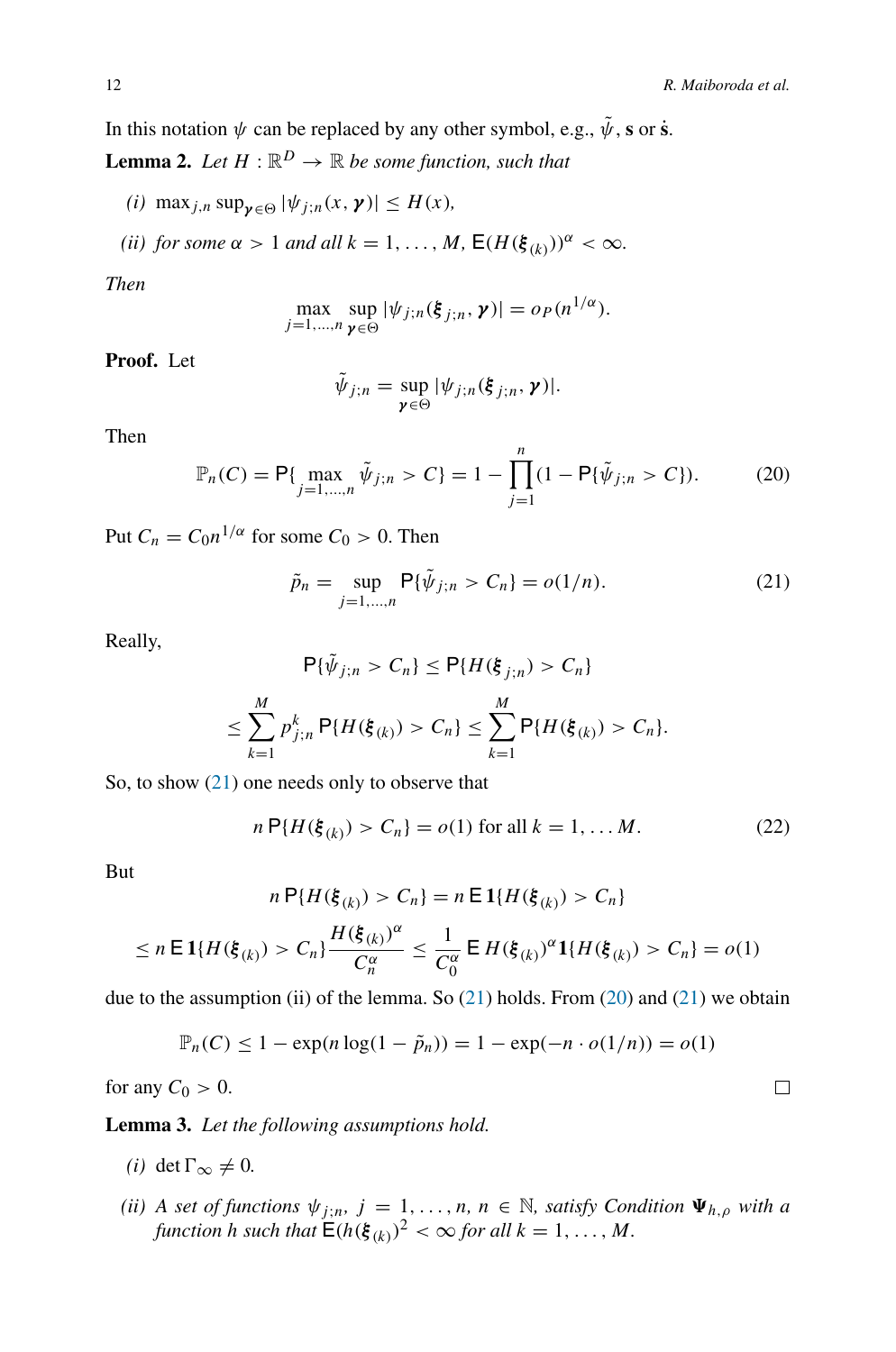*Then there exists a sequence of random variables*  $\zeta_n = O_p(1)$ *, such that for all*  $n = 1, 2, \ldots$ , all  $\gamma_1, \gamma_2 \in \Theta$  and all  $i = 1, \ldots n$  the following inequalities hold:

<span id="page-12-0"></span>
$$
|\Psi_n^{(k)}(\boldsymbol{\gamma}_1) - \Psi_n^{(k)}(\boldsymbol{\gamma}_2)| \le \zeta_n \rho(\boldsymbol{\gamma}_1, \boldsymbol{\gamma}_2),
$$
\n(23)

<span id="page-12-1"></span>
$$
|\Psi_{-in}^{(k)}(\boldsymbol{\gamma}_1) - \Psi_{-in}^{(k)}(\boldsymbol{\gamma}_2)| \le \zeta_n \rho(\boldsymbol{\gamma}_1, \boldsymbol{\gamma}_2). \tag{24}
$$

**Proof.** Let us start with [\(23\)](#page-12-0). Observe that by Condition  $\Psi_{h,\rho}$  and Lemma [1,](#page-10-3)

$$
|\Psi_n^{(k)}(\gamma_1) - \Psi_n^{(k)}(\gamma_2)| \leq \sum_{j=1}^n |a_{j;n}^k| h(\xi_{j;n}) \rho(\gamma_1, \gamma_2) \leq \frac{C_a \rho(\gamma_1, \gamma_2)}{n} \sum_{j=1}^n h(\xi_{j;n}).
$$

By assumption (ii) of the lemma

$$
A_1 = \max_{j,n} \mathsf{E} \, h(\xi_{j;n}) \le \max_{k=1,\ldots,M} \mathsf{E} \, h(\xi_{(k)}) < \infty
$$

and  $A_2 = E(h(\xi_{i:n}))^2 < \infty$ . So, for any  $\lambda > A_1$ ,

$$
\mathsf{P}\left\{\frac{1}{n}\sum_{j=1}^{n}h(\xi_{j;n})>\lambda\right\} \leq \frac{\mathsf{Var}\frac{1}{n}\sum_{j=1}^{n}h(\xi_{j;n})}{\left(\lambda-\mathsf{E}\frac{1}{n}\sum_{j=1}^{n}h(\xi_{j;n})\right)^{2}} \leq \frac{A_{2}}{n(\lambda-A_{1})^{2}} \to 0
$$

as  $n \to \infty$ . So [\(23\)](#page-12-0) holds with  $\zeta_n = \frac{C_a}{n} \sum_{j=1}^n h(\xi_{j;n})$ . To show [\(24\)](#page-12-1) observe that

$$
|\Psi_{-in}^{(k)}(\gamma_1) - \Psi_{-in}^{(k)}(\gamma_2)| \leq \sum_{j=1}^n |a_{j;-in}^k| h(\xi_{j;n}) \rho(\gamma_1, \gamma_2) \leq \frac{C_a \rho(\gamma_1, \gamma_2)}{n} \sum_{j=1}^n h(\xi_{j;n})
$$

and

$$
|a_{j;-in}^{k}| \le |a_{j;n}| + |a_{j;n} - a_{j;-in}^{k}| \le \frac{C_a'}{n}
$$

<span id="page-12-4"></span>for some  $C'_a < \infty$  due to Lemma [1.](#page-10-3) The rest of the proof is the same as for [\(23\)](#page-12-0). **Lemma 4.** *Let the following assumptions hold.*

- *(i)*  $\Theta$  *is a compact in*  $\mathbb{R}^d$ *.*
- *(ii) Condition*  $\Psi_{h,o}$  *holds for*  $\{\psi_{j:n}, j = 1, ..., n, n = 1, 2, ...\}$ .
- *(iii)*  $\rho$  *is a continuous function on*  $\Theta \times \Theta$  *and*  $\rho(\gamma, \gamma) = 0$  *for all*  $\gamma \in \Theta$ *.*
- *(iv) For all*  $k = 1, ..., M$ ,  $E(h(\xi_{(k)}))^2 < \infty$ ,  $\max_{j,n} E[\psi_{j,n}(\xi_{(k)}, \vartheta^{(k)})]^2 < \infty$ .
- *(v)* det Γ $\infty$  ≠ 0*.*

*Then*

<span id="page-12-2"></span>
$$
\sup_{\mathbf{\gamma}\in\Theta}|\Psi_n^{(k)}(\mathbf{\gamma})-\mathsf{E}\,\Psi_n^{(k)}(\mathbf{\gamma})|\xrightarrow{\mathsf{P}} 0,\tag{25}
$$

<span id="page-12-3"></span>
$$
\sup_{\mathbf{\gamma}\in\Theta}|\Psi_{-in}^{(k)}(\mathbf{\gamma})-\mathsf{E}\Psi_{-in}^{(k)}(\mathbf{\gamma})|\stackrel{\mathsf{P}}{\longrightarrow}0
$$
\n(26)

 $as n \rightarrow \infty$ .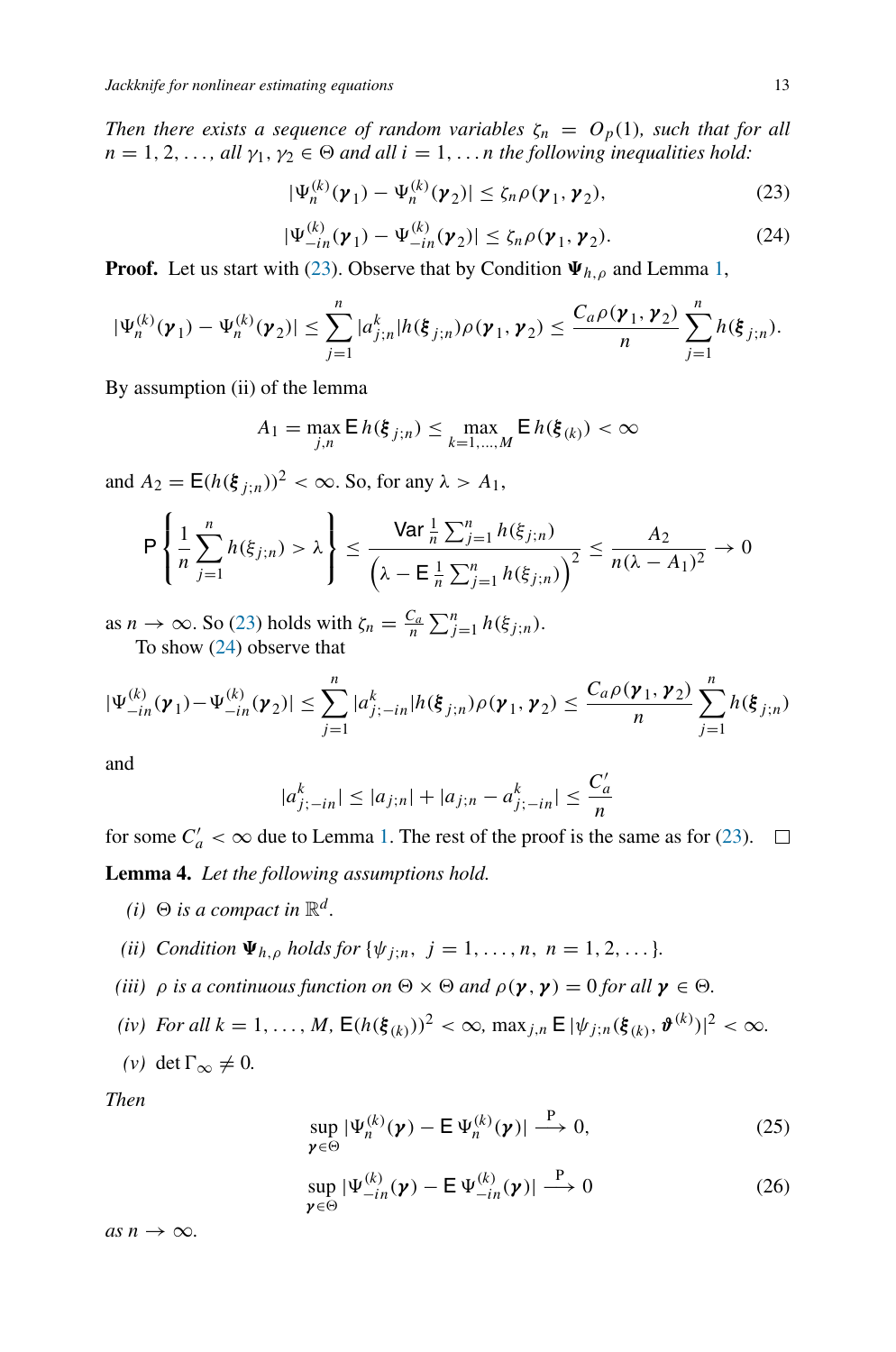**Proof.** Let  $\bar{\psi}_{j;n}(\gamma) = \mathbb{E} \psi_{j;n}(\xi_{j;n}\gamma)$ ,

$$
\tilde{\psi}_{j;n}(\xi_{j;n},\boldsymbol{\gamma})=\psi_{j;n}(\xi_{j;n},\boldsymbol{\gamma})-\bar{\psi}_{j;n}(\boldsymbol{\gamma}).
$$

Then  $\tilde{\psi}_{j,n}$  satisfy Condition  $\Psi_{\tilde{h},\rho}$  with  $\tilde{h}(\mathbf{x}) = h(\mathbf{x}) + C_{\Psi}$ , where  $C_{\Psi}$  is some constant, e.g.,

$$
C_{\Psi} = \max_{k=1,\dots,M} \mathsf{E}\, h(\boldsymbol{\xi}_{(k)}) < \infty.
$$

By the assumption (iv),

<span id="page-13-1"></span>
$$
\mathsf{E}(\tilde{h}(\xi_{(k)}))^2 < \infty \tag{27}
$$

and

<span id="page-13-2"></span>
$$
\max_{j,n} \mathsf{E} \, |\tilde{\psi}_{j,n}(\xi_{(k)}, \vartheta^{(k)})|^2 < \infty, \text{ for all } k = 1, \dots, M. \tag{28}
$$

To prove the lemma is sufficient to show that

<span id="page-13-0"></span>
$$
\sup_{\mathbf{\gamma}\in\Theta}|\tilde{\Psi}_n^{(k)}(\mathbf{\gamma})|\xrightarrow{\mathbf{P}}0\tag{29}
$$

and

$$
\sup_{\mathbf{\gamma}\in\Theta}|\tilde{\Psi}^{(k)}_{-in}(\mathbf{\gamma})|\xrightarrow{\mathbf{P}}0\tag{30}
$$

as  $n \to \infty$ .

Let us show [\(29\)](#page-13-0). Consider the case when  $\psi_{j;n}$  are scalar-valued. Then

<span id="page-13-3"></span>
$$
\mathsf{E}\,\tilde{\Psi}_n^{(k)}(\mathbf{y}) = \sum_{j=1}^n a_{j;n}^k \,\mathsf{E}\,\tilde{\psi}_{j;n}(\xi_{j;n},\mathbf{y}) = 0\tag{31}
$$

and

<span id="page-13-4"></span>
$$
\text{Var}\,\tilde{\Psi}_n^{(k)}(\boldsymbol{\gamma}) = \sum_{j=1}^n (a_{j;n}^k)^2 \text{Var}\,\tilde{\psi}_{j;n}(\boldsymbol{\xi}_{j;n},\boldsymbol{\gamma}) \le \frac{C_a^2}{n} \max_{j,n} \text{Var}\,\tilde{\psi}_{j;n}(\boldsymbol{\xi}_{j;n},\boldsymbol{\gamma}).\tag{32}
$$

Assumptions (iii) and (iv) with inequalities [\(27\)](#page-13-1) and [\(28\)](#page-13-2) imply

$$
\max_{j,n} \text{Var}\,\tilde{\psi}_{j;n}(\xi_{j;n},\mathbf{y}) < \infty.
$$

So, by [\(31\)](#page-13-3) and [\(32\)](#page-13-4), we get

<span id="page-13-5"></span>
$$
\tilde{\Psi}_n^{(k)}(\mathbf{y}) \stackrel{\mathbf{P}}{\longrightarrow} 0 \text{ as } n \to \infty \tag{33}
$$

for any  $\gamma \in \Theta$ .

It is obvious that if  $\psi_{j;n}$  are vector- or matrix-valued, then [\(33\)](#page-13-5) holds coordinatewise.

Applying Lemma [3](#page-11-2) to  $\tilde{\psi}_{j;n}$  one obtains

$$
|\tilde{\Psi}_n^{(k)}(\boldsymbol{\gamma}_1) - \tilde{\Psi}_n^{(k)}(\boldsymbol{\gamma}_2)| \le \zeta_n \rho(\boldsymbol{\gamma}_1, \boldsymbol{\gamma}_1) \text{ for all } \boldsymbol{\gamma}_1, \boldsymbol{\gamma}_2 \in \Theta
$$
 (34)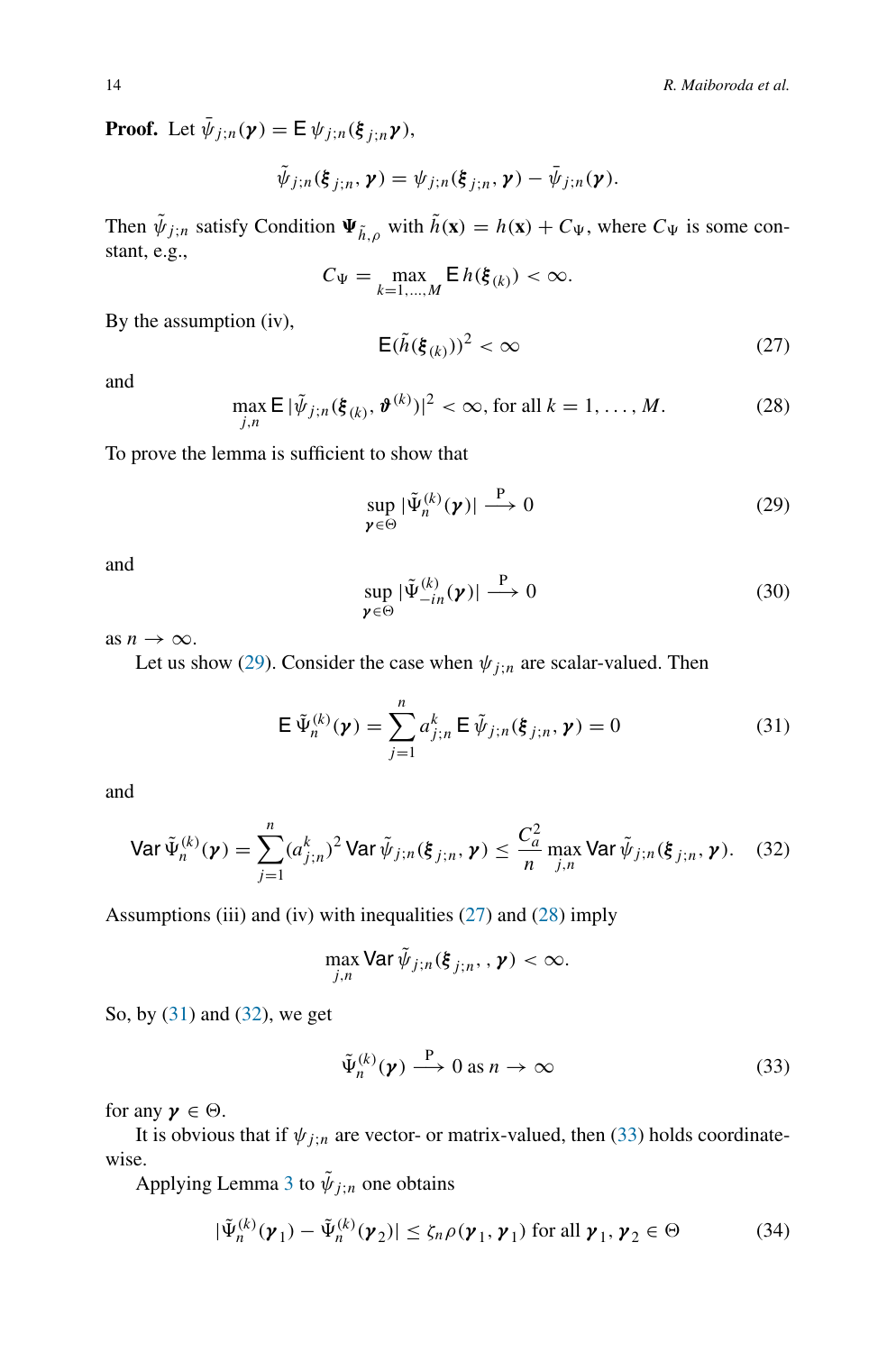with some  $\zeta_n = O_P(1)$ . To prove [\(29\)](#page-13-0) we have to show that for any  $\delta > 0$  and  $\varepsilon > 0$ there exists such  $n_0$  that for all  $n > n_0$ 

<span id="page-14-2"></span>
$$
\mathsf{P}\{\sup_{\mathbf{y}\in\Theta}|\tilde{\Psi}_n^{(k)}(\mathbf{y})|>\delta\}<\varepsilon.
$$
 (35)

Fix *ε* and *δ*. Choose a nonrandom  $C_\zeta < \infty$  such that  $P\{\zeta_n > C_\zeta\} \leq \varepsilon/2$  for all *n*.

Since  $\Theta$  is compact by assumption (iii) of the lemma there exists a finite set  $T = \{t_1, \ldots, t_L\} \subset \Theta$  such that for each  $\gamma \in \Theta$  one can choose  $l(\gamma) \in \{1, \ldots, L\}$ with

<span id="page-14-1"></span>
$$
\rho(\mathbf{y}, \mathbf{t}_{l(\mathbf{y})}) < \frac{\delta}{2C_{\zeta}}.\tag{36}
$$

Note that

$$
|\tilde{\Psi}_n^{(k)}(\boldsymbol{\gamma})| \leq |\tilde{\Psi}_n^{(k)}(\boldsymbol{\gamma}) - \tilde{\Psi}_n^{(k)}(\mathbf{t}_{l(\boldsymbol{\gamma})})| + |\tilde{\Psi}_n^{(k)}(\mathbf{t}_{l(\boldsymbol{\gamma})})|,
$$

so

$$
\sup_{\gamma \in \Theta} |\tilde{\Psi}_n^{(k)}(\gamma)| \leq \sup_{\gamma \in \Theta} |\tilde{\Psi}_n^{(k)}(\gamma) - \tilde{\Psi}_n^{(k)}(\mathbf{t}_{l(\gamma)}| + \max_{l=1,...,L} |\tilde{\Psi}_n^{(k)}(\mathbf{t}_l)|
$$
  

$$
\leq \zeta_n \sup_{\gamma \in \Theta} \rho(\gamma, \mathbf{t}_{l(\gamma)}) + \max_{l=1,...,L} |\tilde{\Psi}_n^{(k)}(\mathbf{t}_l)|.
$$

Therefore

<span id="page-14-0"></span>
$$
\mathsf{P}\{\sup_{\mathbf{y}\in\Theta}|\tilde{\Psi}_n^{(k)}(\mathbf{y})>\delta\}\leq\mathsf{P}\{\zeta_n\sup_{\mathbf{y}\in\Theta}\rho(\mathbf{y},\mathbf{t}_{l(\mathbf{y})})>\delta/2\}+\mathsf{P}\{\max_{l=1,\dots,L}|\tilde{\Psi}_n^{(k)}(\mathbf{t}_l)|>\delta/2\}.\tag{37}
$$

The second term in the RHS of [\(37\)](#page-14-0) tends to 0 as  $n \to \infty$  due to [\(33\)](#page-13-5). So it is less then  $\varepsilon/2$  for *n* large enough. By [\(36\)](#page-14-1) the first term is less then  $P\{\zeta_n > C_\zeta\} < \varepsilon/2$ .

So  $(35)$  holds and  $(25)$  is shown.

Let us show [\(26\)](#page-12-3). Observe that

$$
\tilde{\Psi}_n^{(k)}(\boldsymbol{\gamma}) - \tilde{\Psi}_{-in}^{(k)}(\boldsymbol{\gamma}) = a_{i;n}^k \tilde{\psi}_i(\boldsymbol{\xi}_{i,n},\boldsymbol{\gamma}) + \sum_{j \neq i} (a_{j;n}^k - a_{j;-in}^k) \tilde{\psi}_{j;n}(\boldsymbol{\xi}_{j;n},\boldsymbol{\gamma}).
$$

To estimate max<sub>*j,n*</sub> sup<sub> $\gamma \in \Theta$ </sub>  $|\tilde{\psi}_{j,n}(\xi_{j,n}, \gamma)|$  we apply Lemma [2](#page-11-3) with  $H(x) = |x|$ . Assumption (iv) of Lemma [4](#page-12-4) implies that the assertion of Lemma [2](#page-11-3) holds with  $\alpha = 2$ . So

$$
\max_{j,n} \sup_{\mathbf{\gamma} \in \Theta} |\tilde{\psi}_{j,n}(\boldsymbol{\xi}_{j,n}, \mathbf{\gamma})| = O_P(n^{1/2}).
$$

From Lemma [1](#page-10-3) we get

$$
|a_{i;n}^k| \le C_a/n, \ |a_{j;n}^k - a_{j;-in}^k| \le C_a/n^2,
$$

so

$$
\max_{i=1,\ldots,n}\sup_{\mathbf{\gamma}\in\Theta}|\tilde{\Psi}_n^{(k)}(\mathbf{\gamma})-\tilde{\Psi}_{-in}^{(k)}(\mathbf{\gamma})|=O_P(n^{-1/2}).
$$

This with  $(25)$  implies  $(26)$ .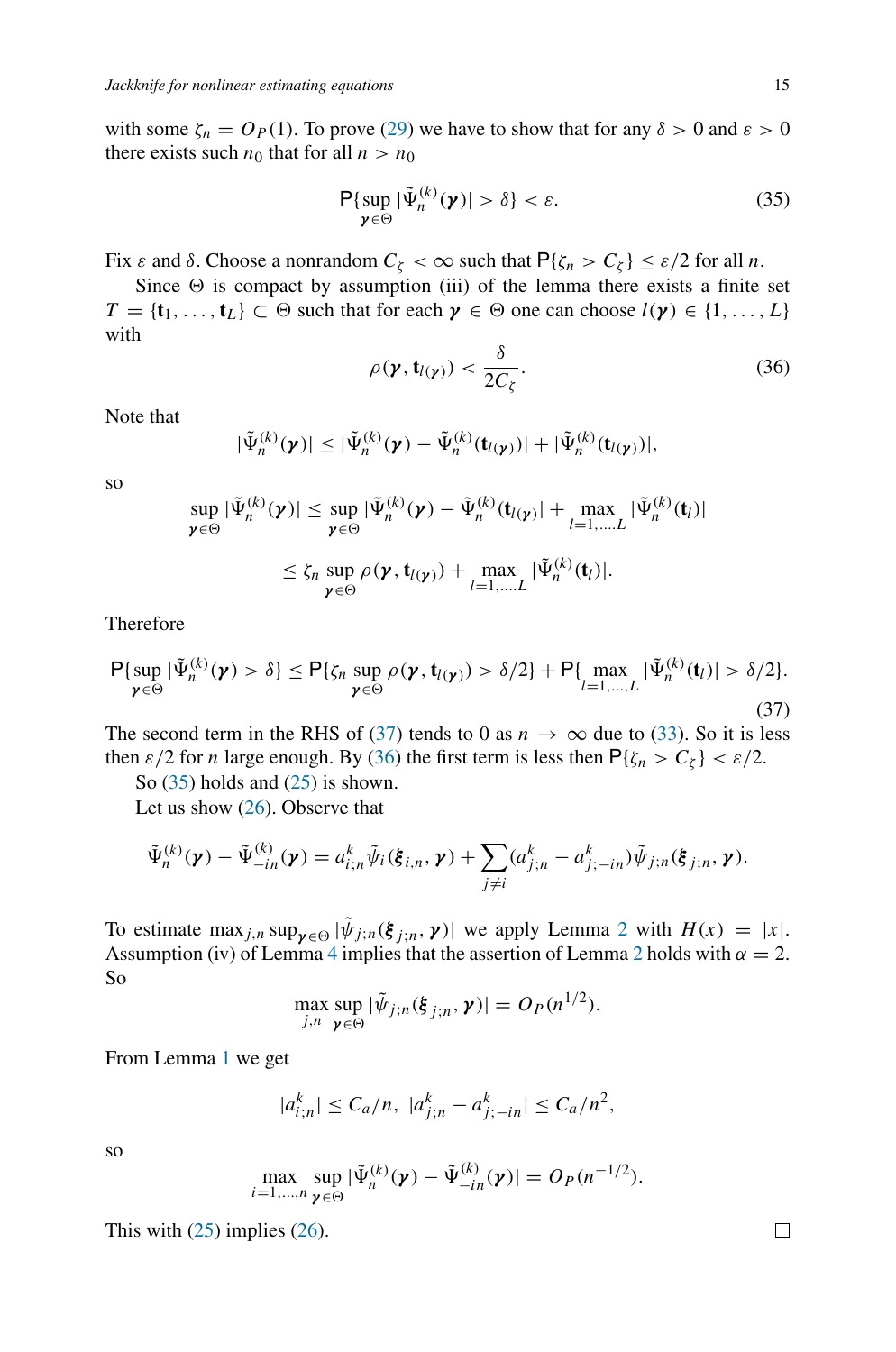口

**Proof of Theorem [1.](#page-5-0) 1.** We will show that  $\hat{\boldsymbol{\theta}}_n^{(k)} \stackrel{\text{P}}{\longrightarrow} \boldsymbol{\vartheta}^{(k)}$  as  $n \to \infty$ .

Let  $\mathbf{S}^{(k)}_{\infty}(\boldsymbol{\gamma}) = \mathbf{E}\mathbf{s}(\boldsymbol{\xi}_{(k)}, \boldsymbol{\gamma})$ . Assumptions (C3) and (C4) imply that  $\mathbf{S}^{(k)}_{\infty}(\boldsymbol{\gamma})$  is continuous on  $\boldsymbol{\gamma} \in \Theta$ . By (C5),  $|\mathbf{S}^{(k)}_{\infty}(\boldsymbol{\gamma})| > 0$  for all  $\boldsymbol{\gamma} \neq \boldsymbol{\vartheta}^{(k)}$ .

Fix any  $\varepsilon > 0$  and consider  $\mathcal{N}_{\varepsilon} = {\gamma \in \Theta : |\gamma - \theta^{(k)}| \ge \varepsilon}.$  Then

$$
s_{\min} = \inf_{\boldsymbol{\gamma} \in \mathcal{N}_{\varepsilon}} |\mathbf{S}_{\infty}^{(k)}(\boldsymbol{\gamma})| > 0.
$$

For  $\mathbf{v} \in \mathcal{N}_s$ 

$$
|S_n^{(k)}(\boldsymbol{\gamma})| \geq |S_{\infty}^{(k)}(\boldsymbol{\gamma})| - |S_{\infty}^{(k)}(\boldsymbol{\gamma}) - S_n^{(k)}(\boldsymbol{\gamma})|
$$
  

$$
\geq s_{\min} - \sup_{\boldsymbol{\gamma} \in \Theta} |S_{\infty}^{(k)}(\boldsymbol{\gamma}) - S_n^{(k)}(\boldsymbol{\gamma})|.
$$

So

$$
\mathsf{P}\left\{\inf_{\mathbf{y}\in\mathcal{N}_{\varepsilon}}|\mathbf{S}_n^{(k)}(\mathbf{y})|\leq \frac{s_{\min}}{2}\right\}\leq \mathsf{P}\left\{\sup_{\mathbf{y}\in\Theta}|\mathbf{S}_{\infty}^{(k)}(\mathbf{y})-\mathbf{S}_n^{(k)}(\mathbf{y})|\geq \frac{s_{\min}}{2}\right\}.
$$

Applying Lemma [4](#page-12-4) with  $\psi_{j,n} = \mathbf{s}$  one obtains that

<span id="page-15-0"></span>
$$
\sup_{\mathbf{\gamma}\in\Theta}|\mathbf{S}_{\infty}^{(k)}(\mathbf{\gamma})-\mathbf{S}_{n}^{(k)}(\mathbf{\gamma})|\stackrel{\mathbf{P}}{\longrightarrow}0
$$
\n(38)

as  $n \to \infty$ . Therefore

$$
\mathsf{P}\left\{\inf_{\mathbf{y}\in\mathcal{N}_{\varepsilon}}|\mathbf{S}_n^{(k)}(\mathbf{y})|\leq \frac{s_{\min}}{2}\right\}\to 0.
$$

Since  $\mathbf{S}_n^{(k)}(\hat{\boldsymbol{\vartheta}}_n^{(k)}) = 0$ , this implies  $\mathsf{P}\{\hat{\boldsymbol{\vartheta}}_n^{(k)} \in \mathcal{N}_{\varepsilon}\} \to 0$  as  $n \to \infty$ , i.e.  $\hat{\boldsymbol{\vartheta}}_n^{(k)} \xrightarrow{\mathbf{P}} \boldsymbol{\vartheta}^{(k)}$ . **2.** Let us show [\(15\)](#page-5-1).

By Lemma [4,](#page-12-4)

<span id="page-15-1"></span>
$$
\max_{i=1,\dots,n} \sup_{\mathbf{\gamma} \in \Theta} |\mathbf{S}_{-in}^{(k)} - \mathbf{S}_{\infty}^{(k)}(\mathbf{\gamma})| \stackrel{\mathbf{P}}{\longrightarrow} 0. \tag{39}
$$

Then

$$
\mathsf{P}\left\{\min_{i=1,\ldots,n}\inf_{\mathbf{y}\in\mathcal{N}_{\varepsilon}}|\mathbf{S}_{-in}^{(k)}(\mathbf{y})|\leq\frac{s_{\min}}{2}\right\}
$$
\n
$$
\leq \mathsf{P}\left\{\max_{i=1,\ldots,n}\sup_{\mathbf{y}\in\Theta}|\mathbf{S}_{\infty}^{(k)}(\mathbf{y})-\mathbf{S}_{-in}^{(k)}(\mathbf{y})|\geq\frac{s_{\min}}{2}\right\}\xrightarrow{\mathsf{P}} 0.
$$

From this we obtain  $(15)$  by the same way as in the first part of the proof.

**Proof of Theorem [2.](#page-5-2)** The proof follows the lines of the proof of Theorem A.10 in [\[6](#page-22-7)] with the use of [\(38\)](#page-15-0) and [\(39\)](#page-15-1) instead of the law of large numbers.  $\Box$ 

# **Proof of Theorem [4.](#page-7-0)** Let

$$
\mathbf{s}_{j;n}(\xi_{j;n},\boldsymbol{\gamma})=\mathbf{s}(\xi_{j;n},\boldsymbol{\gamma})-\mathsf{E}\,\mathbf{s}(\xi_{j;n},\boldsymbol{\gamma}).
$$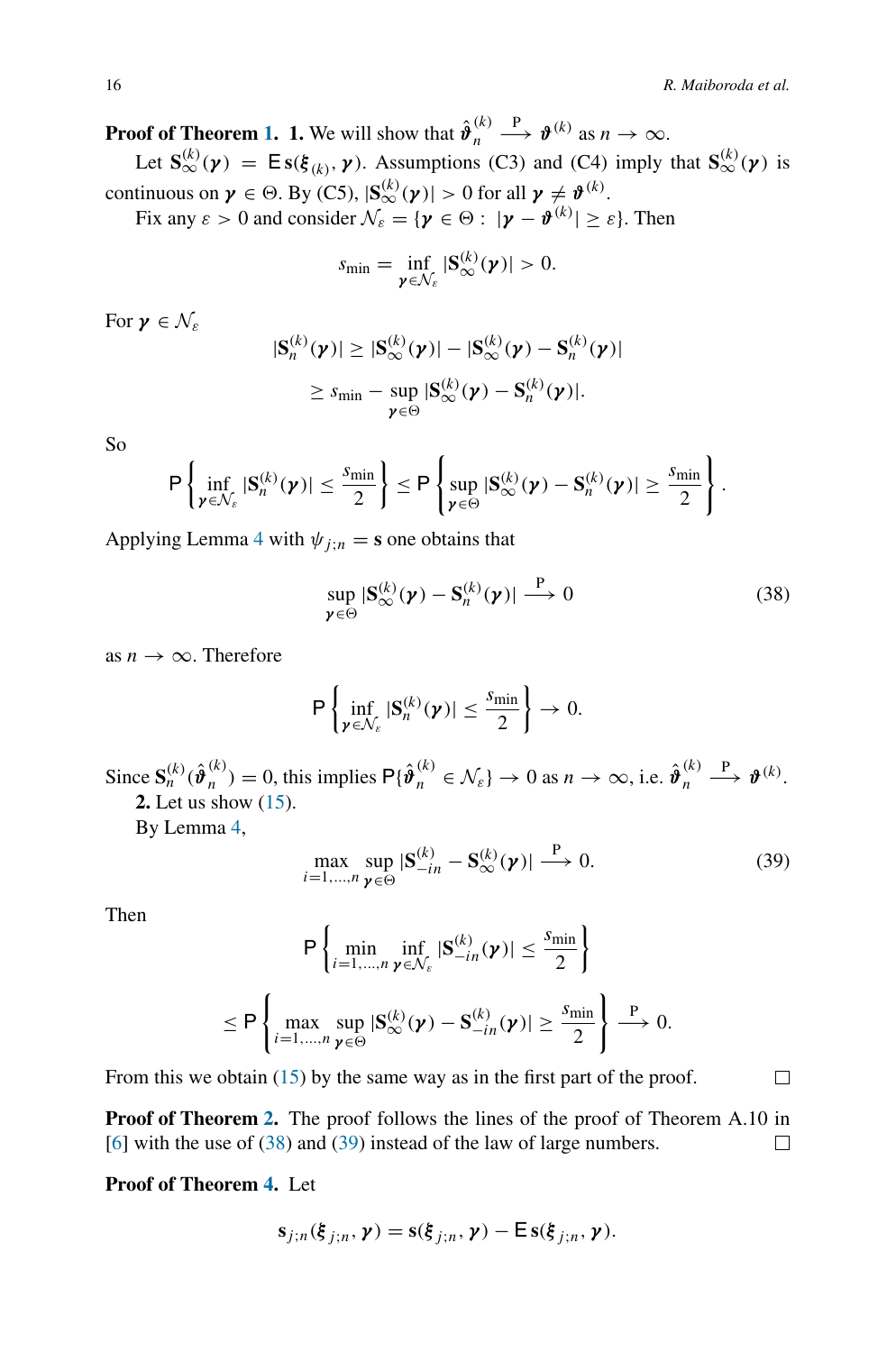Then, due to  $(6)$ ,

$$
\sum_{j=1}^{n} a_{j;n}^{l} \mathbf{s}_{j;n}(\xi_{j;n}, \gamma) = \sum_{j=1}^{n} a_{j;n}^{l} \mathbf{s}(\xi_{j;n}, \gamma) - \sum_{m=1}^{M} \sum_{j=1}^{n} a_{j;n}^{l} p_{j;n}^{m} \mathbf{E} \mathbf{s}(\xi_{(m)}, \gamma)
$$

$$
= \sum_{j=1}^{n} a_{j;n}^{l} \mathbf{s}(\xi_{j;n}, \gamma) = \mathbf{S}_{n}^{(l)}(\gamma).
$$

So

<span id="page-16-2"></span>
$$
\mathbf{S}_n^{(l)}(\hat{\boldsymbol{\vartheta}}_n^{(l)}) = \sum_{j=1}^n a_{j;n}^l \mathbf{s}_{j;n}(\xi_{j;n}, \hat{\boldsymbol{\vartheta}}_n^{(l)}) = 0.
$$
 (40)

Similarly,

$$
\mathbf{S}_{-in}^{(l)}(\hat{\boldsymbol{\vartheta}}_{-in}^{(l)}) = \sum_{j \neq i} a_{j;-in}^{l} \mathbf{s}_{j;n}(\boldsymbol{\xi}_{j;n}, \hat{\boldsymbol{\vartheta}}_{-in}^{(l)}) = 0.
$$
 (41)

By the Mean Value theorem, there exists  $t_{ni}^l \in [0, 1]$  such that

<span id="page-16-3"></span>
$$
-S_{-in}^{(l)}(\hat{\boldsymbol{\vartheta}}_n^{(l)}) = S_{-in}^{(l)}(\hat{\boldsymbol{\vartheta}}_{-in}^{(l)}) - S_{-in}^{(l)}(\hat{\boldsymbol{\vartheta}}_n^{(l)}) = \dot{S}_{-in}^{(l)}(\boldsymbol{\zeta}_{-in}^{(l)}) (\hat{\boldsymbol{\vartheta}}_{-in}^{(l)} - \hat{\boldsymbol{\vartheta}}_n^{(l)}),
$$
(42)

where

$$
\boldsymbol{\zeta}_{-in}^{(l)} = (1 - t_{ni}^l) \hat{\boldsymbol{\vartheta}}_{-in}^{(l)} + t_{ni}^l \hat{\boldsymbol{\vartheta}}_n^{(l)}.
$$

Observe that, by Assumption (JK1),

$$
|\dot{\mathbf{s}}_{j;n}(\mathbf{x},\boldsymbol{\gamma}_1)-\dot{\mathbf{s}}_{j;n}(\mathbf{x},\boldsymbol{\gamma}_2)|\leq 2h(\mathbf{x})|\boldsymbol{\gamma}_1-\boldsymbol{\gamma}_2|.
$$

Applying Lemma [4](#page-12-4) with  $\psi_{j;n} = \dot{s}_{j;n}^{(l)}$ ,  $\rho(\gamma_1, \gamma_2)$ , we obtain

<span id="page-16-0"></span>
$$
\max_{i=1,\ldots,n} \sup_{\mathbf{\gamma} \in \Theta} |\dot{\mathbf{S}}_{-in}^{(l)}(\mathbf{\gamma}) - \mathbf{M}^{(l)}(\mathbf{\gamma})| \stackrel{\mathbf{P}}{\longrightarrow} 0 \tag{43}
$$

as  $n \to \infty$ .

By Assumption (JK1), applying the Lebesgue Dominated Convergence theorem, we obtain  $\mathbf{M}^{(l)}(\boldsymbol{\gamma}) \to \mathbf{M}^{(l)}(\boldsymbol{\vartheta}^{(l)})$  as  $\boldsymbol{\gamma} \to \boldsymbol{\vartheta}^{(l)}$ . So, by Assumptions (JK2) and (JK3), we obtain

$$
\max_{i=1,\ldots,n} |\dot{\mathbf{S}}_{-in}^{(l)}(\boldsymbol{\zeta}_{-in}^{(l)}) - \mathbf{M}^{(l)}(\boldsymbol{\vartheta}^{(l)})| \overset{P}{\longrightarrow} 0.
$$

By (AN5)  $\mathbf{M}^{(l)}(\boldsymbol{\vartheta}^{(l)}) = \mathbf{M}^{(l)}$  is nonsingular, so

$$
\mathsf{P}\{\det \dot{\mathbf{S}}_{-in}^{(l)}(\xi_{-in}^{(l)})\neq 0, \forall i=1,\ldots,n\} \to 1
$$

and

<span id="page-16-1"></span>
$$
\Lambda_n^l = \max_{i=1,\dots,n} |(\dot{\mathbf{S}}_{-in}^{(l)}(\zeta_{-in}^{(l)}))^{-1}| = O_p(1). \tag{44}
$$

So, with probability which tends to 1 as  $n \to \infty$ ,

$$
|\hat{\boldsymbol{\vartheta}}_{-in}^{(l)} - \hat{\boldsymbol{\vartheta}}_{n}^{(l)}| = |(\dot{\mathbf{S}}_{-in}^{(l)}(\zeta_{-in}^{(l)}))^{-1}(-\mathbf{S}_{-in}^{(l)}(\hat{\boldsymbol{\vartheta}}_{n}))| \leq \Lambda_{n}^{l}|\mathbf{S}_{-in}^{(l)}(\hat{\boldsymbol{\vartheta}}_{n}^{(l)})|
$$
  
=  $\Lambda_{n}^{l}|\mathbf{S}_{-in}^{(l)}(\boldsymbol{\vartheta}^{(l)}) + \dot{\mathbf{S}}_{-in}^{(l)}(\tilde{\zeta}_{-in}^{(l)})(\hat{\boldsymbol{\vartheta}}_{n}^{(l)} - \boldsymbol{\vartheta}^{(l)})|,$  (45)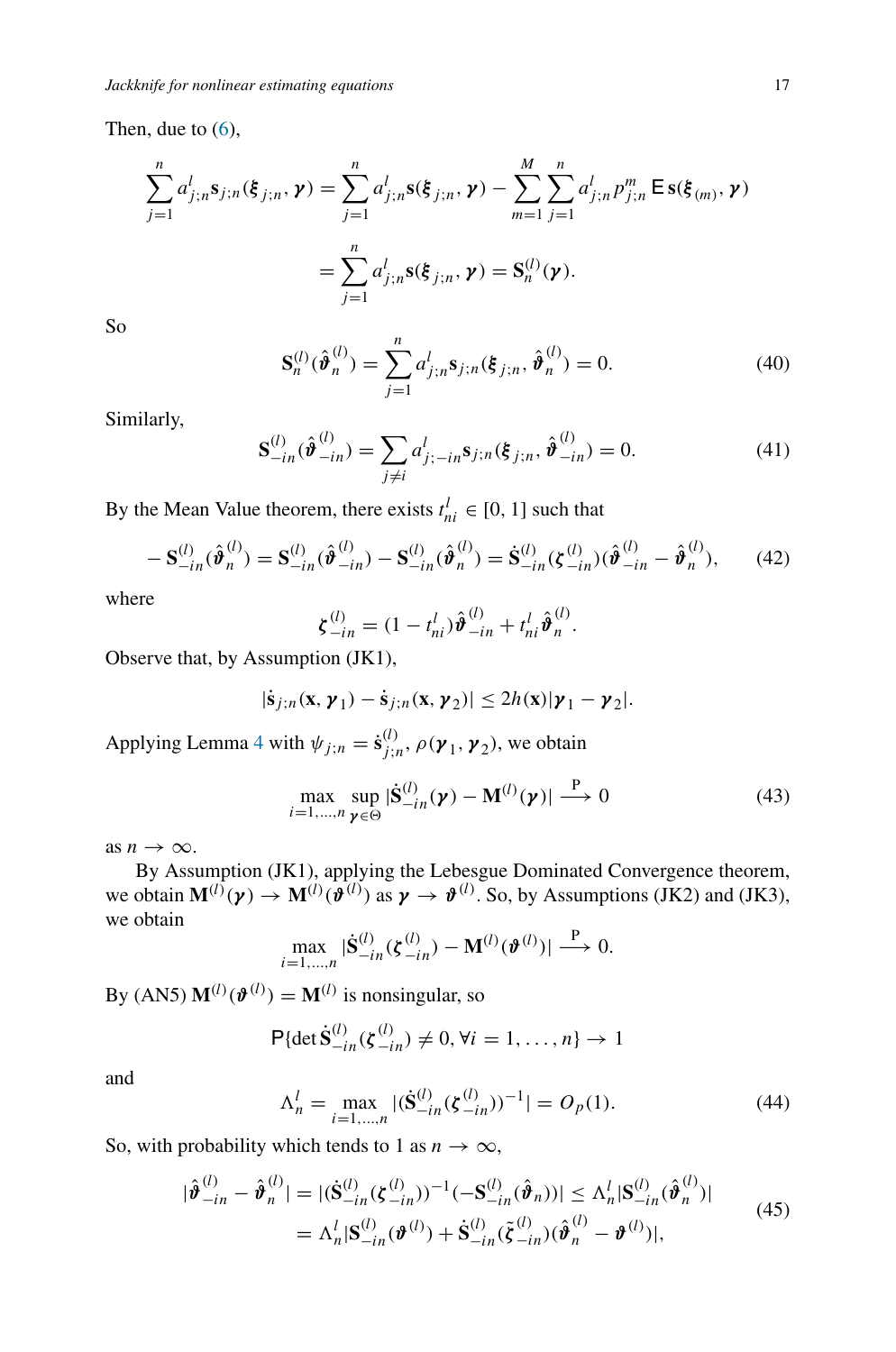where  $\tilde{\zeta}^{(l)}_{-in}$  are some intermediate points between  $\hat{\theta}^{(l)}_n$  and  $\theta^{(l)}$ . From [\(43\)](#page-16-0) and Assumption (JK2) we obtain

<span id="page-17-0"></span>
$$
\dot{\mathbf{S}}_{-in}^{(l)}(\tilde{\boldsymbol{\xi}}_{ni}^{(l)})(\hat{\boldsymbol{\vartheta}}_{n}^{(l)} - \boldsymbol{\vartheta}^{(l)}) = O_P(n^{-1/2}).
$$
\n(46)

Then

$$
\mathbf{S}_{-in}^{(l)}(\boldsymbol{\vartheta}^{(l)}) = \mathbf{S}_n^{(l)}(\boldsymbol{\vartheta}^{(l)}) - a_{i;n}^l \mathbf{s}_{i;n}(\boldsymbol{\xi}_{i;n},\boldsymbol{\vartheta}^{(l)}) - \sum_{j \neq i} (a_{j;n}^l - a_{j;-in}^l) \mathbf{s}_{j;n}(\boldsymbol{\xi}_{j;n},\boldsymbol{\vartheta}^{(l)}).
$$

Observe that  $\mathbf{E}$  **s**<sub>*j*</sub>;*n*( $\xi$ <sub>*j*;*n*</sub>,  $\boldsymbol{\vartheta}^{(l)}$ ) = 0 and

$$
\mathsf{E} \, |\mathbf{S}_n^{(l)}(\boldsymbol{\vartheta}^{(l)})|^2 = \sum_{j=1}^n (a_{j;n}^{(l)})^2 \, \mathsf{E} \, |\mathbf{s}_{j;n}(\boldsymbol{\xi}_{j;n},\boldsymbol{\vartheta}^{(l)})|^2 = O(n^{-1})
$$

due to Lemma [1.](#page-10-3) So  $S_n^{(l)}(\boldsymbol{\vartheta}^{(l)}) = O_P(n^{-1/2})$ .

By Lemmas [1,](#page-10-3) [2](#page-11-3) and Assumption (JK1),

<span id="page-17-2"></span>
$$
\max_{i=1,\dots,n} |a_{i,n}^{l} \mathbf{s}_{i,n}(\xi_{i,n}, \boldsymbol{\vartheta}^{(l)}) + \sum_{j \neq i} (a_{j,n}^{l} - a_{j;-in}^{l}) \mathbf{s}_{j,n}(\xi_{j,n}, \boldsymbol{\vartheta}^{(l)})| = O_P(n^{\beta-1}) \tag{47}
$$

for any  $\beta \geq 1/\alpha$ . With  $\beta = 1/2$  we get

$$
\max_{i=1,\dots,n} |\mathbf{S}_{-in}^{(l)}(\boldsymbol{\vartheta}^{(l)})| = O_P(n^{-1/2}).
$$

This with  $(44)$ – $(46)$  yields

$$
\max_{i=1,\dots,n} |\hat{\boldsymbol{\vartheta}}_{-in}^{(l)} - \hat{\boldsymbol{\vartheta}}^{(l)}| = O_P(n^{-1/2}).
$$
\n(48)

Let  $\mathbf{M}^{(l)}_{-in} = \dot{\mathbf{S}}^{(l)}_{-in}(\boldsymbol{\zeta}_{-in}^{(l)})$ . By [\(40\)](#page-16-2)–[\(42\)](#page-16-3), we obtain

<span id="page-17-1"></span>
$$
\hat{\boldsymbol{\vartheta}}_{-in}^{(l)} - \hat{\boldsymbol{\vartheta}}_n^{(l)} = (\mathbf{M}_{-in}^{(l)})^{-1} (\mathbf{S}_n^{(l)} (\hat{\boldsymbol{\vartheta}}_n^{(l)}) - \mathbf{S}_{-in}^{(l)} (\hat{\boldsymbol{\vartheta}}_n^{(l)}))
$$
\n
$$
= (\mathbf{M}_{-in}^{(l)})^{-1} \left( a_{i;n}^l \mathbf{s}_{i;n} (\boldsymbol{\xi}_{i;n}, \hat{\boldsymbol{\vartheta}}_n^{(l)}) - \sum_{j \neq i} (a_{j;n}^l - a_{j;-in}^l) \mathbf{s}_{j;n} (\boldsymbol{\xi}_{j;n}, \hat{\boldsymbol{\vartheta}}_n^{(l)}) \right). \tag{49}
$$

Put

$$
\mathbf{U}_{i}^{(l)} = a_{i;n}^{l} \mathbf{s}_{i;n}(\xi_{i;n}, \boldsymbol{\vartheta}^{(l)}) + \sum_{j \neq i} (a_{j;n}^{l} - a_{j;-in}^{l}) \mathbf{s}_{j;n}(\xi_{j;n}, \boldsymbol{\vartheta}^{(l)}),
$$
(50)

$$
\Delta_i^{(l)U} = a_{i;n}^l (\mathbf{s}_{i;n}(\xi_{i;n}, \hat{\boldsymbol{\vartheta}}_n^{(l)}) - \mathbf{s}_{i;n}(\xi_{i;n}, \boldsymbol{\vartheta}^{(l)})) \n+ \sum_{j \neq i} (a_{j;n}^l - a_{j;-in}^l) (\mathbf{s}_{j;n}(\xi_{j;n}, \hat{\boldsymbol{\vartheta}}_n) - \mathbf{s}_{j;n}(\xi_{j;n}, \boldsymbol{\vartheta}^{(l)})),
$$
\n(51)

$$
\Delta_i^{(l)M} = (\mathbf{M}_{-in}^{(l)})^{-1} - (\mathbf{M}^{(l)})^{-1}.
$$
 (52)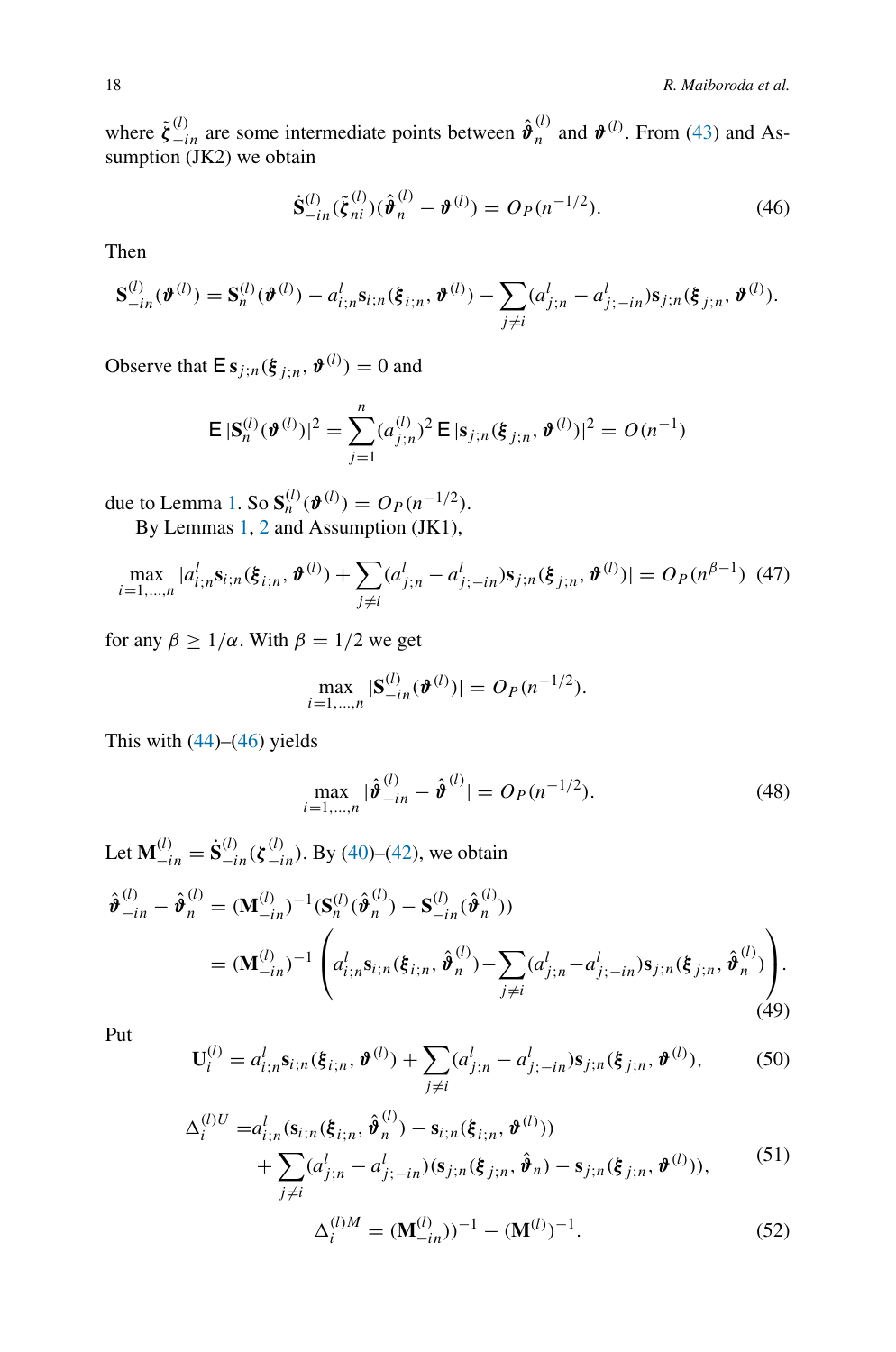Then, by [\(49\)](#page-17-1),

$$
\hat{\boldsymbol{\vartheta}}_{-in}^{(l)} - \hat{\boldsymbol{\vartheta}}_n^{(l)} = ((\mathbf{M}^{(l)})^{-1} + \Delta_i^{(l)M})(\mathbf{U}_i^{(l)} + \Delta_i^{(l)U}).
$$

So

$$
\hat{\mathbf{V}}_{n}^{(k,m)} = n \sum_{i=1}^{n} (\hat{\boldsymbol{\vartheta}}_{-in}^{(k)} - \hat{\boldsymbol{\vartheta}}_{n}^{(k)}) (\hat{\boldsymbol{\vartheta}}_{-in}^{(m)} - \hat{\boldsymbol{\vartheta}}_{n}^{(m)})^{T} = n \sum_{i=1}^{n} v_{i},
$$
\n(53)

where

$$
\mathbf{v}_{i} = ((\mathbf{M}^{(k)})^{-1} + \Delta_{i}^{(k)M})(\mathbf{U}_{i}^{(k)} + \Delta_{i}^{(k)U})(\mathbf{U}_{i}^{(m)} + \Delta_{i}^{(m)U})^{T}((\mathbf{M}^{(m)})^{-1} + \Delta_{i}^{(m)M})^{-T}.
$$
\n(54)

Consider

$$
\tilde{\mathbf{V}}_n^{(k,m)} = n \sum_{i=1}^n \tilde{\mathbf{v}}_i, \ \tilde{\mathbf{v}}_i = (\mathbf{M}^{(k)})^{-1} \mathbf{U}_i^{(k)} (\mathbf{U}_i^{(m)})^T (\mathbf{M}^{(m)})^{-T}.
$$
 (55)

We will show that

<span id="page-18-0"></span>
$$
|\hat{\mathbf{V}}_n^{(k,m)} - \tilde{\mathbf{V}}_n^{(k,m)}| \xrightarrow{\mathbf{P}} 0, \text{ as } n \to \infty,
$$
 (56)

and

<span id="page-18-1"></span>
$$
\tilde{\mathbf{V}}_n(k,m) \stackrel{\mathbf{P}}{\longrightarrow} \mathbf{V}^{(k,m)}, \text{ as } n \to \infty.
$$
 (57)

Convergences [\(56\)](#page-18-0) and [\(57\)](#page-18-1) for all  $k, m = 1, \ldots, M$  imply the statement of the theorem.

To show [\(56\)](#page-18-0) consider the following expansion

$$
\mathbf{v}_i - \tilde{\mathbf{v}}_i = \mathbf{v}_i^1 + \mathbf{v}_i^2 + \mathbf{v}_1^3 + \mathbf{v}_1^4,
$$

where

<span id="page-18-3"></span>
$$
\mathbf{v}_{i}^{1} = \Delta_{i}^{(k)M}(\mathbf{U}_{i}^{(k)} + \Delta_{i}^{(k)U})(\mathbf{U}_{i}^{(m)} + \Delta_{i}^{(m)U})^{T}((\mathbf{M}^{(m)})^{-1} + \Delta_{i}^{(m)M})^{T},
$$
\n
$$
\mathbf{v}_{i}^{2} = (\mathbf{M}^{(k)})^{-1} \Delta_{i}^{(k)U}(\mathbf{U}_{i}^{(m)} + \Delta_{i}^{(m)U})^{T}((\mathbf{M}^{(m)})^{-1} + \Delta_{i}^{(m)M})^{T},
$$
\n
$$
\mathbf{v}_{i}^{3} = (\mathbf{M}^{(k)})^{-1} \mathbf{U}_{i}^{(k)}(\Delta_{i}^{(m)U})^{T}((\mathbf{M}^{(m)})^{-1} + \Delta_{i}^{(m)M})^{T},
$$
\n
$$
\mathbf{v}_{i}^{4} = (\mathbf{M}^{(k)})^{-1} \mathbf{U}_{i}^{(k)}(\mathbf{U}_{i}^{(m)})^{T}((\Delta_{i}^{(m)M})^{T}).
$$
\n(58)

Let us estimate each  $\mathbf{v}_i^l$  separately. At first we bound  $\Delta^{(k)M}$ .

Applying Lemma [4](#page-12-4) to  $\psi_{j,n}(\mathbf{x}, \mathbf{y}) = \frac{\partial}{\partial \gamma^{(l)}} \dot{\mathbf{s}}_{j,n}(\mathbf{x}, \mathbf{y}), l = 1, \dots, d$ , by the same way as for  $S_{-in}^{(k)}$  one obtains

$$
\max_{i=1,\dots,n} \sup_{\mathbf{\mathcal{V}} \in \Theta} \left| \frac{\partial}{\partial \gamma^l} \mathbf{S}_{-in}^{(k)}(\mathbf{\mathcal{V}}) \right| = O_p(1). \tag{59}
$$

Then, by the Mean Value theorem and Assumption (JK2), we get

<span id="page-18-2"></span>
$$
\max_{i=1,\dots,n} |\dot{\mathbf{S}}_{-in}^{(k)}(\zeta_{-in}^{(k)}) - \dot{\mathbf{S}}_{-in}^{(k)}(\boldsymbol{\vartheta}^{(k)})| = O_P(1)O_P(n^{-1/2}) = O_P(n^{-1/2}).\tag{60}
$$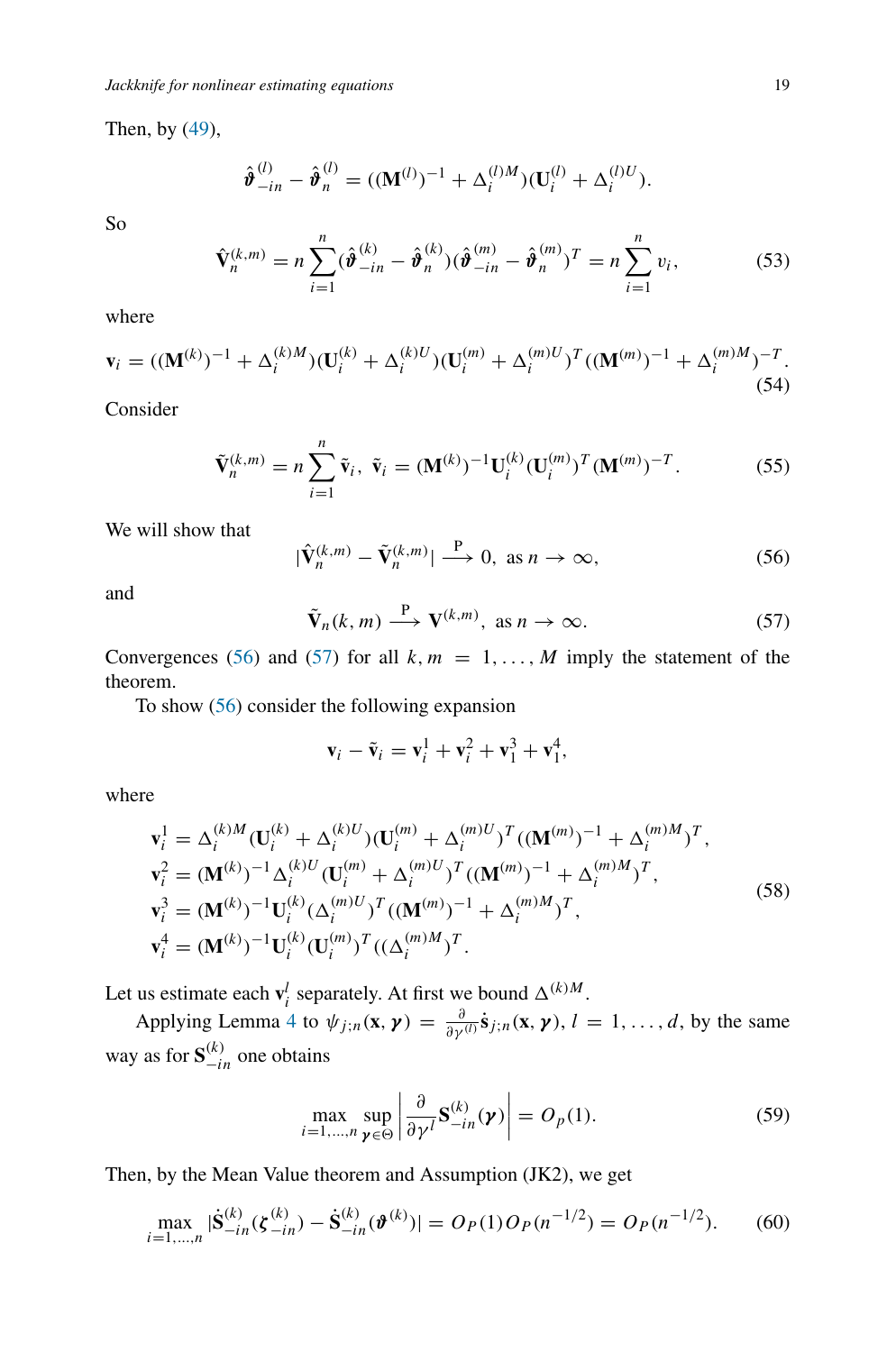Applying Lemmas [1](#page-10-3) and [2](#page-11-3) by the same way as in [\(47\)](#page-17-2) to  $\dot{s}_{j;n}^{(l)}$  we obtain

$$
\max_{i=1,\dots,n} |\dot{\mathbf{S}}_{-in}^{(k)}(\boldsymbol{\vartheta}^{(k)}) - \dot{\mathbf{S}}^{(k)}(\boldsymbol{\vartheta}^{(k)})| = O_P(n^{\beta-1}).
$$
\n(61)

Variances of each entry of  $\dot{\mathbf{S}}_n^{(k)}(\boldsymbol{\vartheta})$  can be estimated as  $O(n^{-1})$ , so

<span id="page-19-0"></span>
$$
|\dot{\mathbf{S}}_{n}^{(k)}(\boldsymbol{\vartheta}^{(k)}) - \mathbf{M}^{(k)}| = O_P(n^{-1/2}).
$$
\n(62)

Since  $\mathbf{M}_{-in}^{(k)} = \dot{\mathbf{S}}_{-in}^{(k)}(\xi_{-in}^{(k)})$ , formulas [\(60\)](#page-18-2)–[\(62\)](#page-19-0) yield

$$
\max_{i=1,\dots,n} |\mathbf{M}_{-in}^{(k)} - \mathbf{M}^{(k)}| = O_P(n^{-1/2}),
$$

So, due to Assumption (AN5),

<span id="page-19-2"></span>
$$
\max_{i=1,\dots,n} |\Delta_i^{(k)M}| = O_P(n^{-1/2}).
$$
\n(63)

By Lemmas [1](#page-10-3) and [2](#page-11-3) and Assumption (JK2),

<span id="page-19-3"></span>
$$
\max_{i=1,\dots,n} |\mathbf{U}_i^{(k)}| = O_P(n^{\beta - 1}).\tag{64}
$$

Let us bound

<span id="page-19-1"></span>
$$
\max_{i=1,\dots,n} |\Delta_i^{(k)U}| \le \max_{i=1,\dots,n} (|a_{i;n}^k)| \cdot |\dot{\mathbf{s}}_{i;n}(\boldsymbol{\zeta}_i)| \cdot |\hat{\boldsymbol{\vartheta}}_n^{(k)} - \boldsymbol{\vartheta}^{(k)}| + \sum_{j \neq i} |a_{j;n}^k - a_{j;-in}^k| \cdot |\dot{\mathbf{s}}_{i;n}(\boldsymbol{\zeta}_j)| \cdot |\hat{\boldsymbol{\vartheta}}_n^{(k)} - \boldsymbol{\vartheta}^{(k)}|.
$$
(65)

(here  $\zeta_j$  are some intermediate points between  $\hat{\boldsymbol{\theta}}_n^{(k)}$  and  $\boldsymbol{\vartheta}^{(k)}$ ).

By Lemma [2,](#page-11-3) max<sub>*j*=[1](#page-10-3),...,*n*</sub> sup<sub>*γ* ∈  $|\dot{s}_{j;n}(\gamma)| = O_P(n^{\beta})$ . So [\(65\)](#page-19-1), Lemma 1 and</sub> (JK2) imply

<span id="page-19-4"></span>
$$
\max_{i=1,\dots,n} |\Delta_i^{(k)U}| = O_P(n^{\beta - 3/2}).
$$
\n(66)

Now we bound  $\mathbf{v}_i^l$  defined by [\(58\)](#page-18-3).

By [\(63\)](#page-19-2), [\(64\)](#page-19-3) and [\(66\)](#page-19-4),

$$
\max_{i=1,\dots,n} |\mathbf{v}_i^1| \le \max_{i=1,\dots,n} |\Delta_i^{(k)M}| \cdot (|\mathbf{U}_i^{(k)}| + |\Delta_i^{(k)U}|)
$$
  
 
$$
\cdot (|\mathbf{U}_i^{(m)}| + |\Delta_i^{(m)U}|) (|\mathbf{M}^{(m)})^{-1}| + |\Delta_i^{(m)M}|)
$$
  
=  $O_P(n^{-1/2})O_P(n^{\beta-1})^2O_P(1) = O_P(n^{2\beta-5/2}).$ 

Similarly,

$$
\max_{i=1,\dots,n} |\mathbf{v}_i^4| = O_P(n^{2\beta - 5/2}).
$$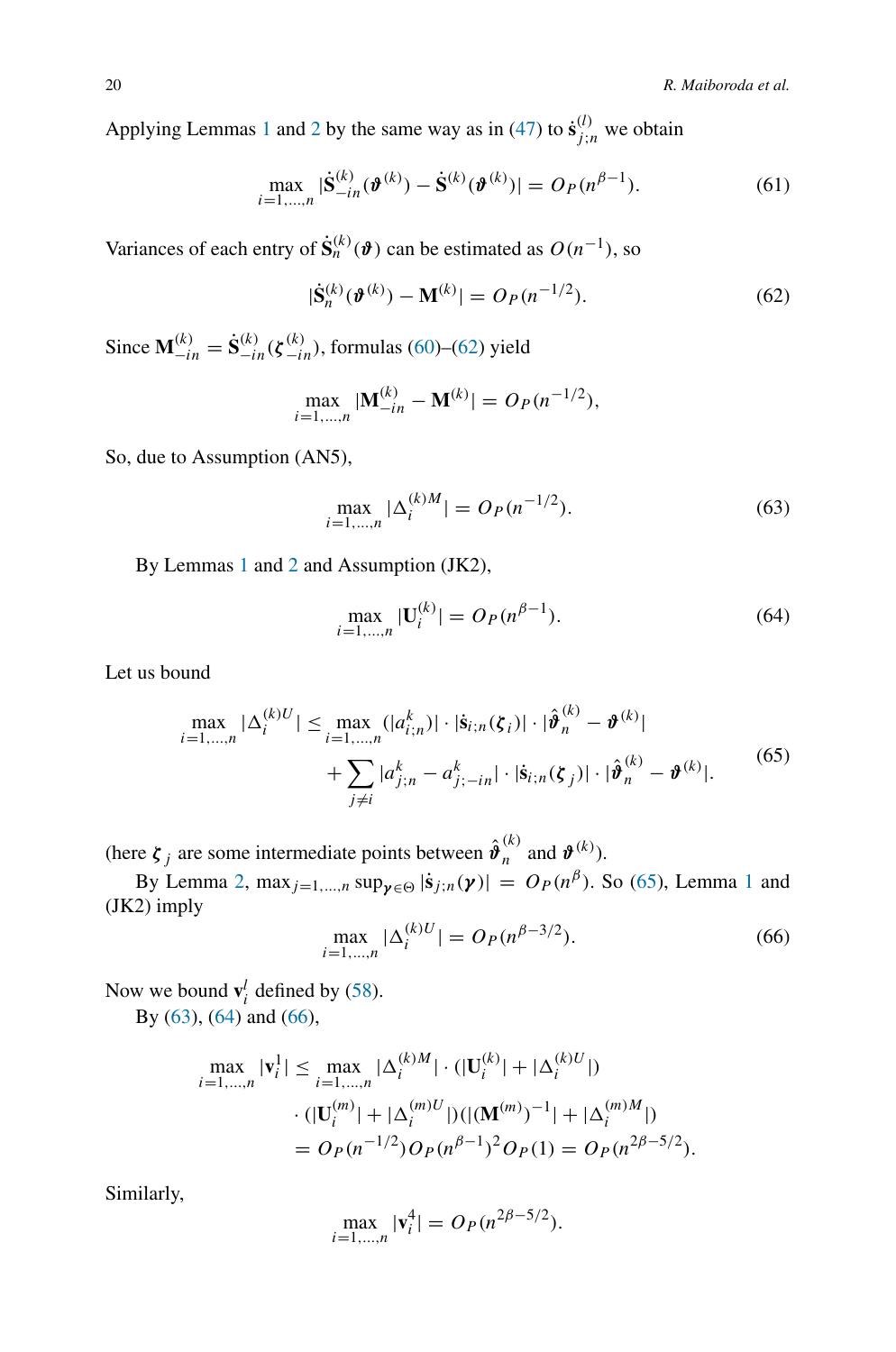For  $\mathbf{v}_i^2$  (and, similarly,  $\mathbf{v}_i^3$ ), we have

$$
\max_{i=1,\dots,n} |\mathbf{v}_i^2| \le \max_{i=1,\dots,n} |(\mathbf{M}^{(k)})^{-1}| \cdot |\Delta_i^{(k)U}|
$$
  
 
$$
\cdot (|\mathbf{U}_i^{(m)}| + |\Delta_i^{(m)U}|) (|\mathbf{M}^{(m)})^{-1}| + |\Delta_i^{(m)M}|)
$$
  
=  $O_P(n^{\beta-3/2}) O_P(n^{\beta-1}) O_P(1) = O_P(n^{2\beta-5/2}).$ 

Therefore

$$
|\hat{\mathbf{V}}_n^{(m,k)} - \tilde{\mathbf{V}}_n^{(m,k)}| \le n \sum_{i=1}^n |\mathbf{v}_i - \tilde{\mathbf{v}}_i| \le n^2 \max_{i=1,\dots,n} \sum_{l=1}^4 |\mathbf{v}_i^l| = O_P(n^{2\beta - 1/2}) = o_P(1)
$$

for  $1/\alpha \leq \beta < 1/4$ . (Recall that we can take any  $\beta \geq 1/\alpha$  and  $\alpha > 4$ ).

So [\(56\)](#page-18-0) holds. To prove the theorem we need only to verify [\(57\)](#page-18-1).

Consider

$$
\hat{\mathbf{Z}}_n^{(k,m)} = n \sum_{i=1}^n \mathbf{U}_i^{(k)} (\mathbf{U}_i^{(m)})^T.
$$

Then  $\mathbf{E}\,\hat{\mathbf{Z}}_n^{(k,m)} = \bar{\mathbf{Z}}_{1,n} + \bar{\mathbf{Z}}_{2,n}$ , where

$$
\bar{\mathbf{Z}}_{1,n} = n \sum_{j=1}^{n} a_{j;n}^{k} a_{j;n}^{m} \mathbf{E} \, \mathbf{s}_{j;n}(\xi_{j;n}, \boldsymbol{\vartheta}^{(k)}) \mathbf{s}_{j;n}(\xi_{j;n}, \boldsymbol{\vartheta}^{(m)}),
$$

$$
\bar{\mathbf{Z}}_{2,n}=n\sum_{j=1}^n\sum_{j\neq i}(a_{j;n}^k-a_{j;-in}^k)(a_{j;n}^m-a_{j;-in}^m)\,\mathsf{E}\,\mathbf{s}_{j;n}(\xi_{j;n},\boldsymbol{\vartheta}^{(k)})\mathbf{s}_{j;n}(\xi_{j;n},\boldsymbol{\vartheta}^{(m)}).
$$

By Lemma [1,](#page-10-3)

$$
\max_{i=1,\dots,n} |\sum_{j\neq i} (a_{j;n}^k - a_{j;-in}^k)(a_{j;n}^m - a_{j;-in}^m) \mathsf{E} \, \mathbf{s}_{j;n}(\xi_{j;n}, \boldsymbol{\vartheta}^{(k)}) \mathbf{s}_{j;n}(\xi_{j;n}, \boldsymbol{\vartheta}^{(m)})| = O(n^{-3}),
$$

so  $\bar{Z}_{2,n} = n^2 O(n^{-3}) = O(n^{-1})$ . This implies

<span id="page-20-2"></span>
$$
\mathsf{E}\,\hat{\mathbf{Z}}_n^{(k,m)}\sim\bar{\mathbf{Z}}_{1,n}\to\mathbf{Z}^{(k,m)}.\tag{67}
$$

Let us bound

<span id="page-20-1"></span>
$$
\mathsf{E}\,|\widehat{\mathbf{Z}}_n^{(k,m)} - \mathsf{E}\,\widehat{\mathbf{Z}}_n^{(k,m)}|^2 \le \sum_{p,q=1}^d \mathsf{Var}(\widehat{\mathbf{Z}}_n^{pq(k,m)})\tag{68}
$$

(here and below  $\hat{Z}_n^{pq(k,m)}$  is the  $(p, q)$  entry of the matrix  $\hat{\mathbf{Z}}_n^{(k,m)}$ ,  $U_i^{p(k)}$  is the *p*-th entry of the vector  $\mathbf{U}^{(k)}$ ).

Consider

<span id="page-20-0"></span>
$$
\begin{split} \text{Var}(\hat{Z}_{n}^{pq(k,m)}) &= n^{2} \sum_{i=1}^{n} \text{Var}(U_{i}^{p(k)} U_{i}^{q(m)}) \leq n^{3} \max_{i,p,q} \mathsf{E}(U_{i}^{p(k)} U_{i}^{q(m)})^{2} \\ &\leq n^{3} \sqrt{\max_{i,p,q} \mathsf{E}(U_{i}^{p(k)})^{4} \mathsf{E}(U_{i}^{q(m)})^{4}} \leq n^{3} \max_{i,p,l} \mathsf{E}(U_{i}^{p(l)})^{4} . \end{split} \tag{69}
$$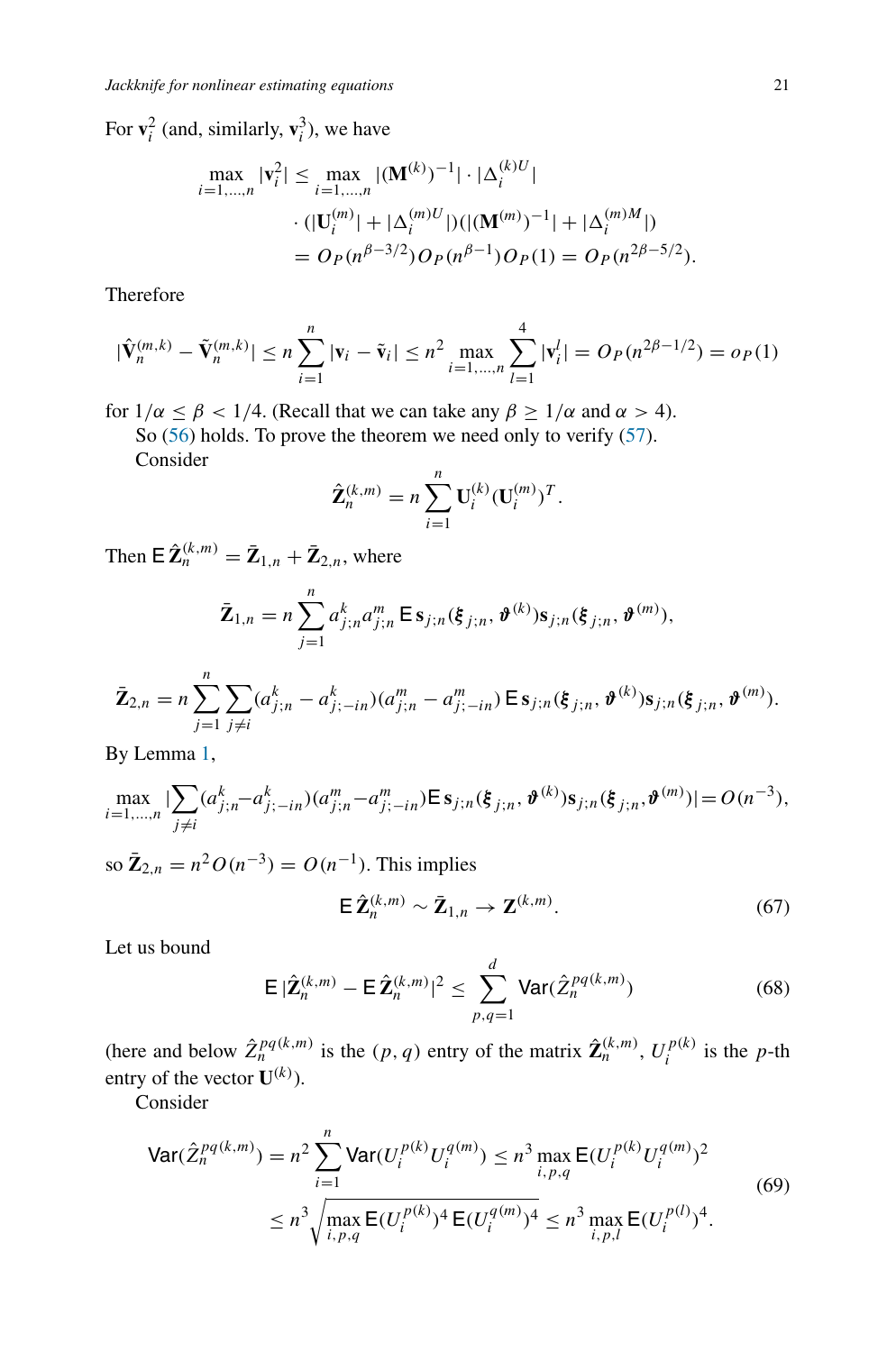(We applied the Cauchy–Schwarz inequality here.)

Let 
$$
\eta_j = s_{j;n}^p(\xi_{j;n}, \boldsymbol{\vartheta}^{(k)}), b_{ij} = a_{j;n}^k - a_{j;-in}^k
$$
. Then  $E \eta_i = 0$ , so  
\n
$$
E(U_i^{p(k)})^4 = E(a_i^k \eta_i + \sum_{j \neq i} b_{ij} \eta_j)^4 = J_{1;n} + J_{2;n} + J_{3,n},
$$
\n(70)

where

<span id="page-21-5"></span>
$$
J_{1;n} = (a_{i;n}^k)^4 \mathsf{E}(\eta_i)^4, \ J_{2;n} = 6(a_{i;n}^k)^2 \mathsf{E}(\eta_i)^2 \mathsf{E}(\sum_{j \neq i} b_{ij} \eta_j)^2,
$$

$$
J_{3;n} = \mathsf{E}(\sum_{j \neq i} b_{ij} \eta_j)^4.
$$

By Assumption (JK1) and Lemma [1,](#page-10-3)  $J_{1:n} = O(n^{-4})$ ,

$$
J_{2;n} \leq \frac{C}{n^2} \sum_{j \neq i} (b_{ij})^2 \mathsf{E}(\eta_j)^2 = O(n^{-5}),
$$

$$
J_{3;n} \le \sum_{j \ne i} (b_{ij})^4 \mathsf{E}(\eta_j)^4 + 6 \sum_{j_1, j_2 \ne i} (b_{ij_1})^2 (b_{ij_2})^2 \mathsf{E}(\eta_{j_1})^2 \mathsf{E}(\eta_{j_2})^2
$$
  
=  $O(n^{-7}) + n^2 O(n^{-8}) = O(n^{-6}).$ 

So, from [\(70\)](#page-21-5) we obtain

$$
\sup_{i,n} \mathsf{E}(U_i^{p(l)})^4 = O(n^{-4})
$$

and [\(69\)](#page-20-0), [\(68\)](#page-20-1) yield

$$
\mathsf{E} |\hat{Z}_n^{(k,m)} - \mathsf{E} \, \hat{Z}_n^{(k,m)}|^2 = O(n^{-4}) n^3 = O(n^{-1}).
$$

This with  $(67)$  imply  $(57)$ .

#### **References**

- <span id="page-21-0"></span>[1] Efron, B., Stein, C.: The jackknife estimate of variance. Ann. Appl. Stat. **9**, 586–596 (1981). [MR0615434](http://www.ams.org/mathscinet-getitem?mr=0615434)
- <span id="page-21-1"></span>[2] Grün, B., Leisch, F.: Fitting finite mixtures of linear regression models with varying & fixed effects in R. In: Rizzi, A., Vichi, M. (eds.) Compstat 2006 – Proceedings in Computational Statistics, pp. 853–860. Physica Verlag, Heidelberg, Germany (2006). [MR2173118](http://www.ams.org/mathscinet-getitem?mr=2173118)
- <span id="page-21-2"></span>[3] Maiboroda, R., Sugakova, O.: Statistics of mixtures with varying concentrations with application to DNA microarray data analysis. J. Nonparametr. Stat. **24**(1), 201–205 (2012). [MR2885834.](http://www.ams.org/mathscinet-getitem?mr=2885834) <https://doi.org/10.1080/10485252.2011.630076>
- <span id="page-21-4"></span>[4] Maiboroda, R., Sugakova, O., Doronin, A.: Generalized estimating equations for mixtures with varying concentrations. Can. J. Stat. **41**(2), 217–236 (2013). [MR3061876.](http://www.ams.org/mathscinet-getitem?mr=3061876) <https://doi.org/10.1002/cjs.11170>
- <span id="page-21-3"></span>[5] Maiboroda, R., Sugakova, O.: Jackknife covariance matrix estimation for observations from mixture. Mod. Stoch. Theory Appl. **6**(4), 495–513 (2019). [MR4047396.](http://www.ams.org/mathscinet-getitem?mr=4047396) <https://doi.org/10.15559/19-vmsta145>

 $\Box$